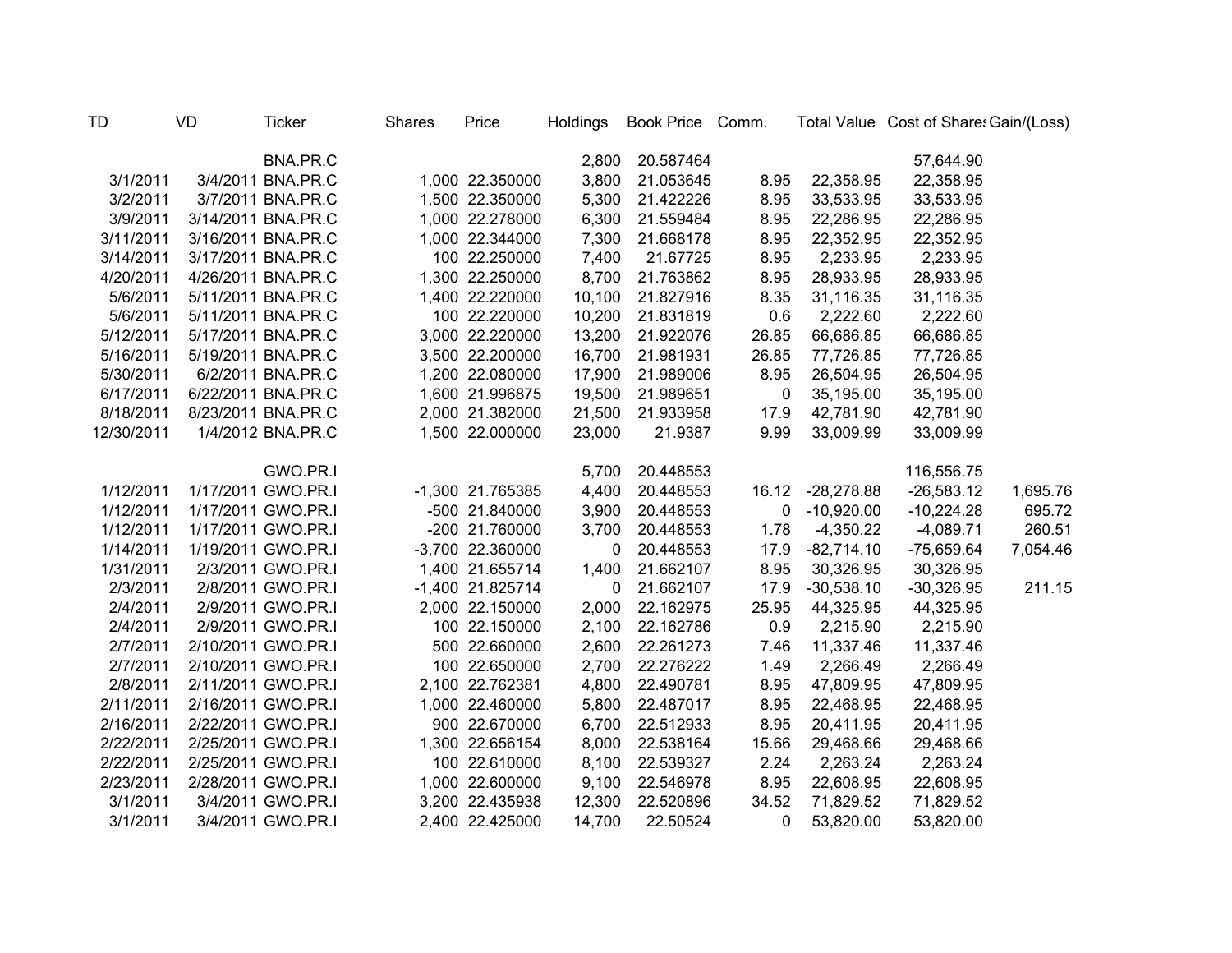| 3/1/2011   | 3/4/2011 GWO.PR.I  | 300 22.413333    | 15,000 | 22.503401 | 0           | 6,724.00     | 6,724.00     |           |
|------------|--------------------|------------------|--------|-----------|-------------|--------------|--------------|-----------|
| 3/1/2011   | 3/4/2011 GWO.PR.I  | 100 22.470000    | 15,100 | 22.503265 | 1.28        | 2,248.28     | 2,248.28     |           |
| 6/2/2011   | 6/7/2011 GWO.PR.I  | 900 22.330000    | 16,000 | 22.493938 | 6.71        | 20,103.71    | 20,103.71    |           |
| 6/2/2011   | 6/7/2011 GWO.PR.I  | 300 22.320000    | 16,300 | 22.490874 | 2.24        | 6,698.24     | 6,698.24     |           |
| 6/22/2011  | 6/27/2011 GWO.PR.I | 1,000 22.780000  | 17,300 | 22.507932 | 5.97        | 22,785.97    | 22,785.97    |           |
| 6/22/2011  | 6/27/2011 GWO.PR.I | 500 22.770000    | 17,800 | 22.515461 | 2.98        | 11,387.98    | 11,387.98    |           |
| 12/30/2011 | 1/4/2012 GWO.PR.I  | 400 22.540000    | 18,200 | 22.516549 | 9.99        | 9,025.99     | 9,025.99     |           |
| 12/30/2011 | 1/4/2012 GWO.PR.I  | 1,100 22.550000  | 19,300 | 22.518456 | 0           | 24,805.00    | 24,805.00    |           |
|            | SLF.PR.E           |                  | 9,800  | 18.320059 |             |              | 179,536.58   |           |
| 2/4/2011   | 2/9/2011 SLF.PR.E  | -4,000 21.728500 | 5,800  | 18.320059 | 26.85       | $-86,887.15$ | $-73,280.24$ | 13,606.91 |
| 2/16/2011  | 2/22/2011 SLF.PR.E | 400 22.667500    | 6,200  | 18.601502 | 5.97        | 9,072.97     | 9,072.97     |           |
| 2/16/2011  | 2/22/2011 SLF.PR.E | 200 22.660000    | 6,400  | 18.728796 | 2.98        | 4,534.98     | 4,534.98     |           |
| 3/11/2011  | 3/16/2011 SLF.PR.E | 2,100 21.762857  | 8,500  | 19.47944  | 8.95        | 45,710.95    | 45,710.95    |           |
| 3/11/2011  | 3/16/2011 SLF.PR.E | 100 21.780000    | 8,600  | 19.506191 | $\mathbf 0$ | 2,178.00     | 2,178.00     |           |
| 3/14/2011  | 3/17/2011 SLF.PR.E | 900 21.700000    | 9,500  | 19.714873 | 8.05        | 19,538.05    | 19,538.05    |           |
| 3/14/2011  | 3/17/2011 SLF.PR.E | 100 21.700000    | 9,600  | 19.735645 | 0.9         | 2,170.90     | 2,170.90     |           |
| 4/19/2011  | 4/25/2011 SLF.PR.E | 900 20.920000    | 10,500 | 19.838014 | 8.95        | 18,836.95    | 18,836.95    |           |
| 6/17/2011  | 6/22/2011 SLF.PR.E | 400 22.460000    | 10,900 | 19.934233 | 0           | 8,984.00     | 8,984.00     |           |
| 6/17/2011  | 6/22/2011 SLF.PR.E | 300 22.460000    | 11,200 | 20.001888 | 0           | 6,738.00     | 6,738.00     |           |
| 6/17/2011  | 6/22/2011 SLF.PR.E | 100 22.460000    | 11,300 | 20.023641 | $\mathbf 0$ | 2,246.00     | 2,246.00     |           |
| 7/25/2011  | 7/28/2011 SLF.PR.E | 900 22.267778    | 12,200 | 20.189926 | 8.95        | 20,049.95    | 20,049.95    |           |
|            |                    |                  |        |           |             |              |              |           |
|            | SLF.PR.D           |                  | 4,100  | 18.358993 |             |              | 75,271.87    |           |
| 1/25/2011  | 1/28/2011 SLF.PR.D | 1,300 21.484615  | 5,400  | 19.113115 | 8.95        | 27,938.95    | 27,938.95    |           |
| 1/31/2011  | 2/3/2011 SLF.PR.D  | 2,000 21.442500  | 7,400  | 19.743888 | 8.95        | 42,893.95    | 42,893.95    |           |
| 2/4/2011   | 2/9/2011 SLF.PR.D  | 1,000 21.480000  | 8,400  | 19.951633 | 8.95        | 21,488.95    | 21,488.95    |           |
| 2/14/2011  | 2/17/2011 SLF.PR.D | 700 22.290000    | 9,100  | 20.132368 | 7.83        | 15,610.83    | 15,610.83    |           |
| 2/14/2011  | 2/17/2011 SLF.PR.D | 100 22.290000    | 9,200  | 20.155942 | 1.12        | 2,230.12     | 2,230.12     |           |
| 3/11/2011  | 3/16/2011 SLF.PR.D | 2,000 21.620000  | 11,200 | 20.418832 | 16.25       | 43,256.25    | 43,256.25    |           |
| 3/11/2011  | 3/16/2011 SLF.PR.D | 200 21.615000    | 11,400 | 20.439962 | 1.65        | 4,324.65     | 4,324.65     |           |
| 3/14/2011  | 3/17/2011 SLF.PR.D | 900 21.630000    | 12,300 | 20.527693 | 8.05        | 19,475.05    | 19,475.05    |           |
| 3/14/2011  | 3/17/2011 SLF.PR.D | 100 21.630000    | 12,400 | 20.536655 | 0.9         | 2,163.90     | 2,163.90     |           |
| 5/26/2011  | 5/31/2011 SLF.PR.D | -1,000 22.244000 | 11,400 | 20.536655 | 8.95        | $-22,235.05$ | $-20,536.65$ | 1,698.40  |
| 5/27/2011  | 6/1/2011 SLF.PR.D  | 1,300 22.343077  | 12,700 | 20.722873 | 16.62       | 29,062.62    | 29,062.62    |           |
| 5/27/2011  | 6/1/2011 SLF.PR.D  | 100 22.370000    | 12,800 | 20.735841 | 1.28        | 2,238.28     | 2,238.28     |           |
| 6/30/2011  | 7/6/2011 SLF.PR.D  | 4,000 22.050000  | 16,800 | 21.050334 | 26.85       | 88,226.85    | 88,226.85    |           |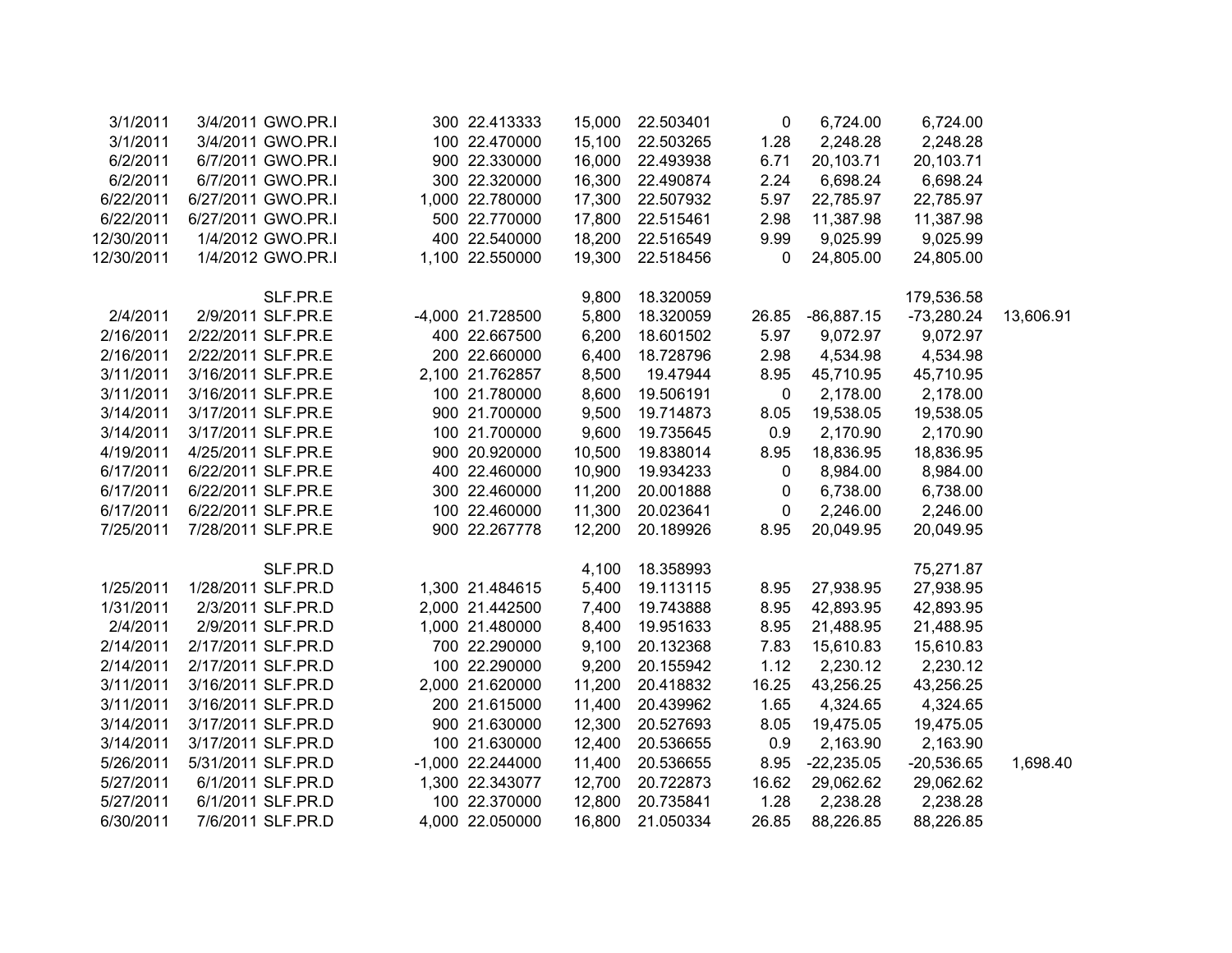| 7/25/2011  |                   | 7/28/2011 SLF.PR.D | 1,500 22.130000    | 18,300 | 21.139263 | 7.9          | 33,202.90         | 33,202.90      |           |
|------------|-------------------|--------------------|--------------------|--------|-----------|--------------|-------------------|----------------|-----------|
| 7/25/2011  |                   | 7/28/2011 SLF.PR.D | 200 22.110000      | 18,500 | 21.149814 | 1.05         | 4,423.05          | 4,423.05       |           |
| 12/30/2011 |                   | 1/4/2012 SLF.PR.D  | 200 20.700000      | 18,700 | 21.145538 | 9.99         | 4,149.99          | 4,149.99       |           |
| 12/30/2011 |                   | 1/4/2012 SLF.PR.D  | 400 20.710000      | 19,100 | 21.136416 | $\mathbf{0}$ | 8,284.00          | 8,284.00       |           |
|            |                   | SLF.PR.B           |                    | 6,000  | 20.630888 |              |                   | 123,785.33     |           |
| 1/17/2011  |                   | 1/20/2011 SLF.PR.B | -2,000 23.191000   | 4,000  | 20.630888 | 17.9         | $-46,364.10$      | $-41,261.78$   | 5,102.32  |
| 1/18/2011  |                   | 1/21/2011 SLF.PR.B | -2,500 23.164800   | 1,500  | 20.630888 | 25.36        | $-57,886.64$      | $-51,577.22$   | 6,309.42  |
| 1/18/2011  |                   | 1/21/2011 SLF.PR.B | -100 23.140000     | 1,400  | 20.630888 | 1.49         | $-2,312.51$       | $-2,063.09$    | 249.42    |
| 2/2/2011   |                   | 2/7/2011 SLF.PR.B  | -1,400 23.030000   | 0      | 20.630888 | 8.95         | $-32,233.05$      | $-28,883.24$   | 3,349.81  |
|            |                   | CM.PR.H            |                    | 7,600  | 21.329377 |              |                   | 162,103.26     |           |
| 1/10/2011  |                   | 1/13/2011 CM.PR.H  | -1,000 22.872000   | 6,600  | 21.329377 | 8.95         | $-22,863.05$      | $-21,329.38$   | 1,533.67  |
| 1/13/2011  |                   | 1/18/2011 CM.PR.H  | $-6,100$ 23.301148 | 500    | 21.329377 |              | 40.28 -142,096.72 | $-130, 109.20$ | 11,987.52 |
| 1/13/2011  |                   | 1/18/2011 CM.PR.H  | -300 23.250000     | 200    | 21.329377 | 2.69         | $-6,972.31$       | $-6,398.81$    | 573.50    |
| 1/13/2011  |                   | 1/18/2011 CM.PR.H  | -200 23.250000     | 0      | 21.329377 | 1.78         | $-4,648.22$       | $-4,265.88$    | 382.34    |
|            |                   | CM.PR.J            |                    | 3,800  | 20.235008 |              |                   | 76,893.03      |           |
| 1/14/2011  | 1/19/2011 CM.PR.J |                    | -900 22.750000     | 2,900  | 20.235008 | 8.95         | $-20,466.05$      | $-18,211.51$   | 2,254.54  |
| 1/17/2011  | 1/20/2011 CM.PR.J |                    | -2,900 22.960690   | 0      | 20.235008 | 17.9         | $-66,568.10$      | $-58,681.52$   | 7,886.58  |
| 2/9/2011   | 2/14/2011 CM.PR.J |                    | 1,700 23.580000    | 1,700  | 23.585265 | 8.95         | 40,094.95         | 40,094.95      |           |
| 3/1/2011   |                   | 3/4/2011 CM.PR.J   | -1,700 23.924706   | 0      | 23.585265 | 8.95         | $-40,663.05$      | $-40,094.95$   | 568.10    |
| 3/15/2011  | 3/18/2011 CM.PR.J |                    | 2,400 23.495000    | 2,400  | 23.506188 | 26.85        | 56,414.85         | 56,414.85      |           |
| 3/15/2011  | 3/18/2011 CM.PR.J |                    | 200 23.510000      | 2,600  | 23.506481 | $\mathbf 0$  | 4,702.00          | 4,702.00       |           |
| 4/1/2011   |                   | 4/6/2011 CM.PR.J   | -2,400 23.791250   | 200    | 23.506481 | 17.9         | $-57,081.10$      | $-56,415.55$   | 665.55    |
| 4/1/2011   |                   | 4/6/2011 CM.PR.J   | -200 23.780000     | 0      | 23.506481 | 0            | $-4,756.00$       | $-4,701.30$    | 54.70     |
|            |                   | PWF.PR.K           |                    | 1,000  | 22.39895  |              |                   | 22,398.95      |           |
| 1/12/2011  |                   | 1/17/2011 PWF.PR.K | 2,300 22.523478    | 3,300  | 22.493879 | 26.85        | 51,830.85         | 51,830.85      |           |
| 1/14/2011  |                   | 1/19/2011 PWF.PR.K | 3,700 22.700000    | 7,000  | 22.605386 | 17.9         | 84,007.90         | 84,007.90      |           |
| 1/31/2011  |                   | 2/3/2011 PWF.PR.K  | 1,000 22.920000    | 8,000  | 22.645831 | 8.95         | 22,928.95         | 22,928.95      |           |
| 2/7/2011   |                   | 2/10/2011 PWF.PR.K | -4,000 22.996000   | 4,000  | 22.645831 | 27.85        | $-91,956.15$      | $-90,583.32$   | 1,372.83  |
| 2/8/2011   |                   | 2/11/2011 PWF.PR.K | -2,000 22.980000   | 2,000  | 22.645831 | 17.9         | $-45,942.10$      | $-45,291.66$   | 650.44    |
| 2/9/2011   |                   | 2/14/2011 PWF.PR.K | -400 22.937500     | 1,600  | 22.645831 | 8.95         | $-9,166.05$       | $-9,058.33$    | 107.72    |
| 2/10/2011  |                   | 2/15/2011 PWF.PR.K | -1,600 22.829375   | 0      | 22.645831 | 8.95         | $-36,518.05$      | $-36,233.33$   | 284.72    |
|            |                   | MFC.PR.B           |                    | 12,500 | 19.421564 |              |                   | 242,769.55     |           |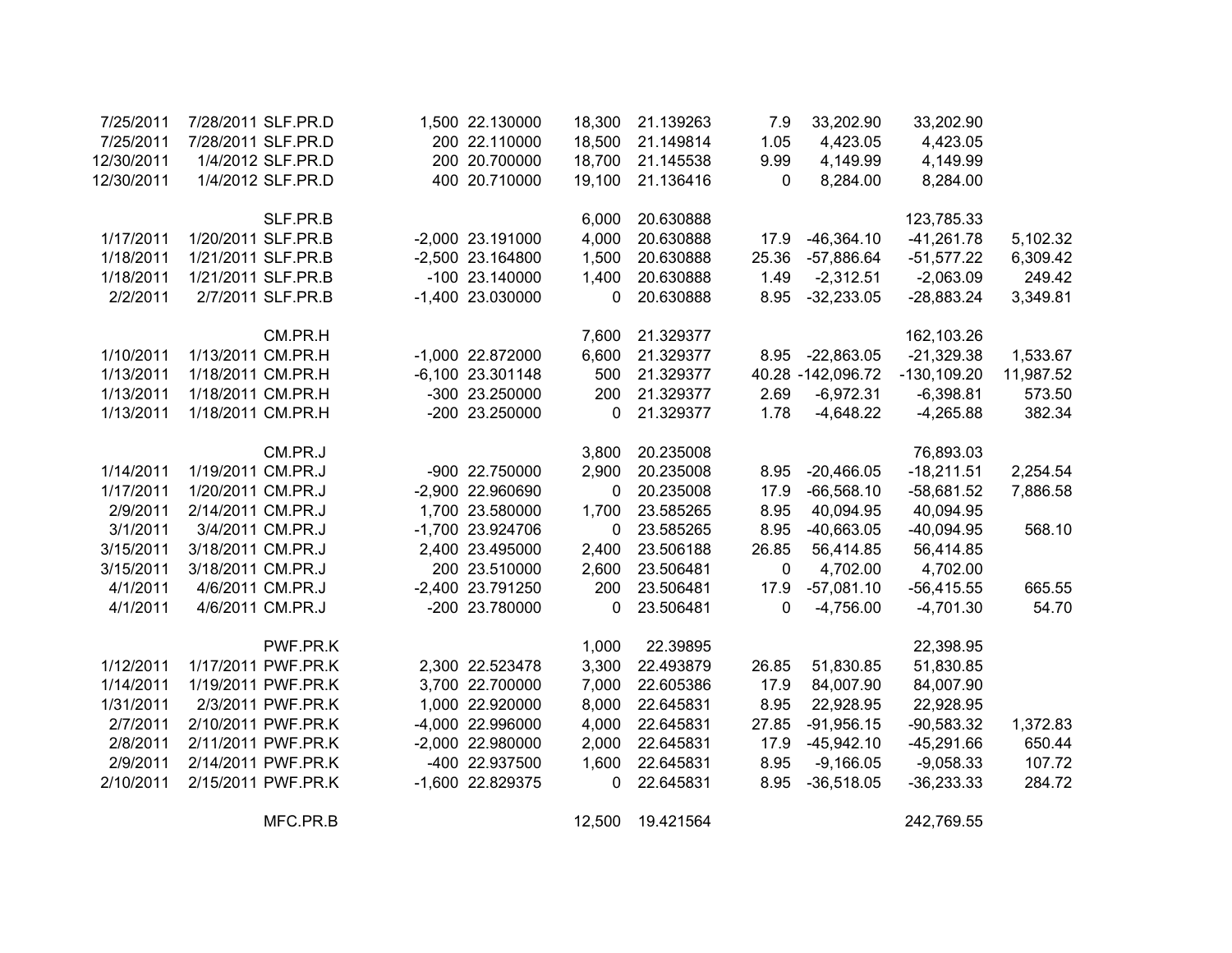| 1/14/2011  | 1/19/2011 MFC.PR.B |          | -2,100 22.356190   | 10,400      | 19.421564 | 17.9        | $-46,930.10$ | $-40,785.29$ | 6,144.81  |
|------------|--------------------|----------|--------------------|-------------|-----------|-------------|--------------|--------------|-----------|
| 1/17/2011  | 1/20/2011 MFC.PR.B |          | -600 22.580000     | 9,800       | 19.421564 | 8.95        | $-13,539.05$ | $-11,652.94$ | 1,886.11  |
| 1/18/2011  | 1/21/2011 MFC.PR.B |          | -1,800 22.623889   | 8,000       | 19.421564 | 17.9        | $-40,705.10$ | $-34,958.82$ | 5,746.28  |
| 1/20/2011  | 1/25/2011 MFC.PR.B |          | -1,500 22.353333   | 6,500       | 19.421564 | 7.06        | $-33,522.94$ | $-29,132.35$ | 4,390.59  |
| 1/20/2011  | 1/25/2011 MFC.PR.B |          | -400 22.370000     | 6,100       | 19.421564 | 1.89        | $-8,946.11$  | $-7,768.63$  | 1,177.48  |
| 1/21/2011  | 1/26/2011 MFC.PR.B |          | -3,000 22.395333   | 3,100       | 19.421564 | 26.85       | $-67,159.15$ | $-58,264.69$ | 8,894.46  |
| 1/21/2011  | 1/26/2011 MFC.PR.B |          | -400 22.430000     | 2,700       | 19.421564 | 8.95        | $-8,963.05$  | $-7,768.63$  | 1,194.42  |
| 2/2/2011   | 2/7/2011 MFC.PR.B  |          | -500 22.500000     | 2,200       | 19.421564 | 8.95        | $-11,241.05$ | $-9,710.78$  | 1,530.27  |
| 2/3/2011   | 2/8/2011 MFC.PR.B  |          | -2,200 22.470455   | 0           | 19.421564 | 8.95        | -49,426.05   | $-42,727.44$ | 6,698.61  |
| 2/11/2011  | 2/16/2011 MFC.PR.B |          | 300 22.900000      | 300         | 22.929833 | 8.95        | 6,878.95     | 6,878.95     |           |
| 2/22/2011  | 2/25/2011 MFC.PR.B |          | 1,000 22.550000    | 1,300       | 22.644538 | 8.95        | 22,558.95    | 22,558.95    |           |
| 4/19/2011  | 4/25/2011 MFC.PR.B |          | 1,000 21.130000    | 2,300       | 21.989935 | 8.95        | 21,138.95    | 21,138.95    |           |
| 5/26/2011  | 5/31/2011 MFC.PR.B |          | -200 22.800000     | 2,100       | 21.989935 | 8.95        | $-4,551.05$  | $-4,397.99$  | 153.06    |
| 6/17/2011  | 6/22/2011 MFC.PR.B |          | 1,600 22.490000    | 3,700       | 22.206179 | 0           | 35,984.00    | 35,984.00    |           |
| 6/17/2011  | 6/22/2011 MFC.PR.B |          | 100 22.490000      | 3,800       | 22.213648 | 0           | 2,249.00     | 2,249.00     |           |
| 6/17/2011  | 6/22/2011 MFC.PR.B |          | 100 22.490000      | 3,900       | 22.220734 | $\mathbf 0$ | 2,249.00     | 2,249.00     |           |
| 6/28/2011  | 7/4/2011 MFC.PR.B  |          | 1,000 22.761000    | 4,900       | 22.332819 | 8.95        | 22,769.95    | 22,769.95    |           |
| 8/25/2011  | 8/30/2011 MFC.PR.B |          | $-3,000$ 22.213333 | 1,900       | 22.332819 | 26.85       | $-66,613.15$ | $-66,998.46$ | $-385.31$ |
| 8/26/2011  | 8/31/2011 MFC.PR.B |          | -1,900 22.350000   | 0           | 22.332819 | 8.95        | $-42,456.05$ | $-42,432.36$ | 23.69     |
| 8/26/2011  | 8/31/2011 MFC.PR.B |          | 1,500 22.340000    | 1,500       | 22.345593 | 8.39        | 33,518.39    | 33,518.39    |           |
| 8/26/2011  | 8/31/2011 MFC.PR.B |          | 100 22.340000      | 1,600       | 22.345594 | 0.56        | 2,234.56     | 2,234.56     |           |
| 12/30/2011 | 1/4/2011 MFC.PR.B  |          | 200 21.890000      | 1,800       | 22.300522 | 9.99        | 4,387.99     | 4,387.99     |           |
| 12/30/2011 | 1/4/2011 MFC.PR.B  |          | 1,300 21.900000    | 3,100       | 22.132561 | 0           | 28,470.00    | 28,470.00    |           |
|            |                    | MFC.PR.C |                    | 2,400       | 18.871663 |             |              | 45,291.99    |           |
| 1/31/2011  | 2/3/2011 MFC.PR.C  |          | 1,000 21.510000    | 3,400       | 19.650277 | 8.95        | 21,518.95    | 21,518.95    |           |
| 2/1/2011   | 2/4/2011 MFC.PR.C  |          | -2,000 21.790500   | 1,400       | 19.650277 | 17.9        | $-43,563.10$ | $-39,300.55$ | 4,262.55  |
| 2/3/2011   | 2/8/2011 MFC.PR.C  |          | -1,400 21.950000   | $\mathbf 0$ | 19.650277 | 8.95        | $-30,721.05$ | $-27,510.39$ | 3,210.66  |
| 2/7/2011   | 2/10/2011 MFC.PR.C |          | 500 22.640000      | 500         | 22.6579   | 8.95        | 11,328.95    | 11,328.95    |           |
| 2/8/2011   | 2/11/2011 MFC.PR.C |          | 2,500 22.590000    | 3,000       | 22.608773 | 22.37       | 56,497.37    | 56,497.37    |           |
| 2/8/2011   | 2/11/2011 MFC.PR.C |          | 500 22.540000      | 3,500       | 22.600229 | 4.48        | 11,274.48    | 11,274.48    |           |
| 2/11/2011  | 2/16/2011 MFC.PR.C |          | 3,200 22.564375    | 6,700       | 22.587112 | 26.85       | 72,232.85    | 72,232.85    |           |
| 2/15/2011  | 2/18/2011 MFC.PR.C |          | 1,000 22.644000    | 7,700       | 22.595662 | 8.95        | 22,652.95    | 22,652.95    |           |
| 2/14/2011  | 2/17/2011 MFC.PR.C |          | 3,100 22.573226    | 10,800      | 22.591708 | 26.85       | 70,003.85    | 70,003.85    |           |
| 2/16/2011  | 2/22/2011 MFC.PR.C |          | 1,500 22.606667    | 12,300      | 22.594867 | 16.41       | 33,926.41    | 33,926.41    |           |
| 2/16/2011  | 2/22/2011 MFC.PR.C |          | 600 22.570000      | 12,900      | 22.59371  | 0           | 13,542.00    | 13,542.00    |           |
| 2/16/2011  | 2/22/2011 MFC.PR.C |          | 100 22.600000      | 13,000      | 22.593873 | 1.49        | 2,261.49     | 2,261.49     |           |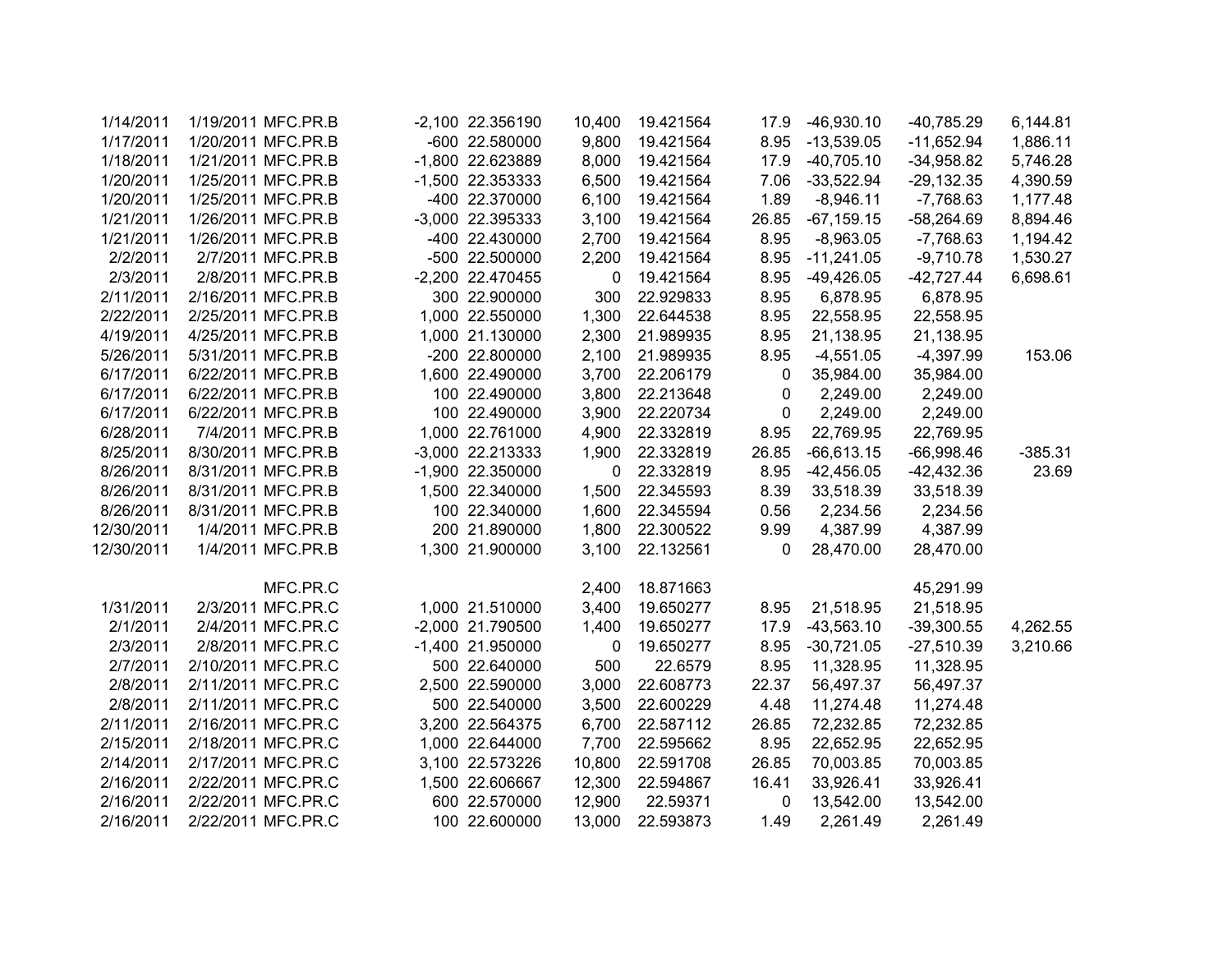| 3/11/2011  |                    | 3/16/2011 MFC.PR.C | 1,200 21.764167    | 14,200 | 22.524387 | 8.95  | 26,125.95    | 26,125.95    |           |
|------------|--------------------|--------------------|--------------------|--------|-----------|-------|--------------|--------------|-----------|
| 3/11/2011  |                    | 3/16/2011 MFC.PR.C | 100 21.770000      | 14,300 | 22.519112 | 0     | 2,177.00     | 2,177.00     |           |
| 3/14/2011  |                    | 3/17/2011 MFC.PR.C | 900 21.740000      | 15,200 | 22.47351  | 8.05  | 19,574.05    | 19,574.05    |           |
| 3/14/2011  |                    | 3/17/2011 MFC.PR.C | 100 21.740000      | 15,300 | 22.468775 | 0.9   | 2,174.90     | 2,174.90     |           |
| 5/13/2011  |                    | 5/18/2011 MFC.PR.C | 1,300 21.367692    | 16,600 | 22.383084 | 8.95  | 27,786.95    | 27,786.95    |           |
| 6/28/2011  |                    | 7/4/2011 MFC.PR.C  | -400 22.210000     | 16,200 | 22.383084 | 8.95  | $-8,875.05$  | $-8,953.23$  | $-78.18$  |
| 8/25/2011  |                    | 8/30/2011 MFC.PR.C | 3,300 21.796061    | 19,500 | 22.285077 | 26.04 | 71,953.04    | 71,953.04    |           |
| 8/25/2011  |                    | 8/30/2011 MFC.PR.C | 100 21.830000      | 19,600 | 22.282797 | 0.81  | 2,183.81     | 2,183.81     |           |
| 8/25/2011  |                    | 8/30/2011 MFC.PR.C | 500 21.826000      | 20,100 | 22.271879 | 8.95  | 10,921.95    | 10,921.95    |           |
|            |                    | RY.PR.Y            |                    | 1,600  | 27.512294 |       |              | 44,019.67    |           |
| 1/4/2011   |                    | 1/7/2011 RY.PR.Y   | -300 27.730000     | 1,300  | 27.512294 | 6.71  | $-8,312.29$  | $-8,253.69$  | 58.60     |
| 1/4/2011   |                    | 1/7/2011 RY.PR.Y   | -100 27.720000     | 1,200  | 27.512294 | 2.24  | $-2,769.76$  | $-2,751.23$  | 18.53     |
| 1/7/2011   | 1/12/2011 RY.PR.Y  |                    | 1,000 27.520000    | 2,200  | 27.519865 | 8.95  | 27,528.95    | 27,528.95    |           |
| 1/12/2011  | 1/17/2011 RY.PR.Y  |                    | -100 27.800000     | 2,100  | 27.519865 | 8.95  | $-2,771.05$  | $-2,751.99$  | 19.06     |
| 1/24/2011  | 1/27/2011 RY.PR.Y  |                    | -1,000 27.400000   | 1,100  | 27.519865 | 8.95  | $-27,391.05$ | $-27,519.86$ | $-128.81$ |
| 1/24/2011  | 1/27/2011 RY.PR.Y  |                    | -1,100 27.329091   | 0      | 27.519865 | 8.95  | $-30,053.05$ | $-30,271.85$ | $-218.80$ |
|            |                    | RY.PR.P            |                    | 2,200  | 27.727496 |       |              | 61,000.49    |           |
| 1/24/2011  | 1/27/2011 RY.PR.P  |                    | $-1,100$ 27.180000 | 1,100  | 27.727496 | 8.95  | $-29,889.05$ | $-30,500.25$ | $-611.20$ |
| 1/27/2011  |                    | 2/1/2011 RY.PR.P   | 2,400 27.043333    | 3,500  | 27.266027 | 26.85 | 64,930.85    | 64,930.85    |           |
| 8/4/2011   |                    | 8/9/2011 RY.PR.P   | -1,800 26.952778   | 1,700  | 27.266027 | 8.95  | $-48,506.05$ | $-49,078.85$ | $-572.80$ |
|            |                    | RY.PR.X            |                    | 2,200  | 27.78175  |       |              | 61,119.85    |           |
| 1/14/2011  | 1/19/2011 RY.PR.X  |                    | -500 27.800000     | 1,700  | 27.78175  | 8.95  | $-13,891.05$ | $-13,890.88$ | 0.17      |
| 1/24/2011  | 1/27/2011 RY.PR.X  |                    | 1,100 27.300000    | 2,800  | 27.595688 | 8.95  | 30,038.95    | 30,038.95    |           |
| 1/24/2011  | 1/27/2011 RY.PR.X  |                    | 1,000 27.300000    | 3,800  | 27.52023  | 8.95  | 27,308.95    | 27,308.95    |           |
| 1/24/2011  | 1/27/2011 RY.PR.X  |                    | 1,000 27.299000    | 4,800  | 27.476005 | 8.95  | 27,307.95    | 27,307.95    |           |
| 2/24/2011  |                    | 3/1/2011 RY.PR.X   | -1,500 27.248667   | 3,300  | 27.476005 | 16.91 | $-40,856.09$ | $-41,214.01$ | $-357.92$ |
| 2/24/2011  |                    | 3/1/2011 RY.PR.X   | -400 27.220000     | 2,900  | 27.476005 | 0     | $-10,888.00$ | $-10,990.40$ | $-102.40$ |
| 2/24/2011  |                    | 3/1/2011 RY.PR.X   | -100 27.300000     | 2,800  | 27.476005 | 0.99  | $-2,729.01$  | $-2,747.60$  | $-18.59$  |
| 5/19/2011  | 5/25/2011 RY.PR.X  |                    | 1,000 27.360000    | 3,800  | 27.447833 | 8.95  | 27,368.95    | 27,368.95    |           |
| 12/23/2011 | 12/30/2011 RY.PR.X |                    | 1,000 27.344000    | 4,800  | 27.428282 | 9.99  | 27,353.99    | 27,353.99    |           |
| 12/30/2011 |                    | 1/4/2012 RY.PR.X   | 200 27.460000      | 5,000  | 27.431549 | 9.99  | 5,501.99     | 5,501.99     |           |
| 12/30/2011 |                    | 1/4/2012 RY.PR.X   | 400 27.470000      | 5,400  | 27.434397 | 0     | 10,988.00    | 10,988.00    |           |
| 12/30/2011 |                    | 1/4/2012 RY.PR.X   | 900 27.480000      | 6,300  | 27.440912 | 0     | 24,732.00    | 24,732.00    |           |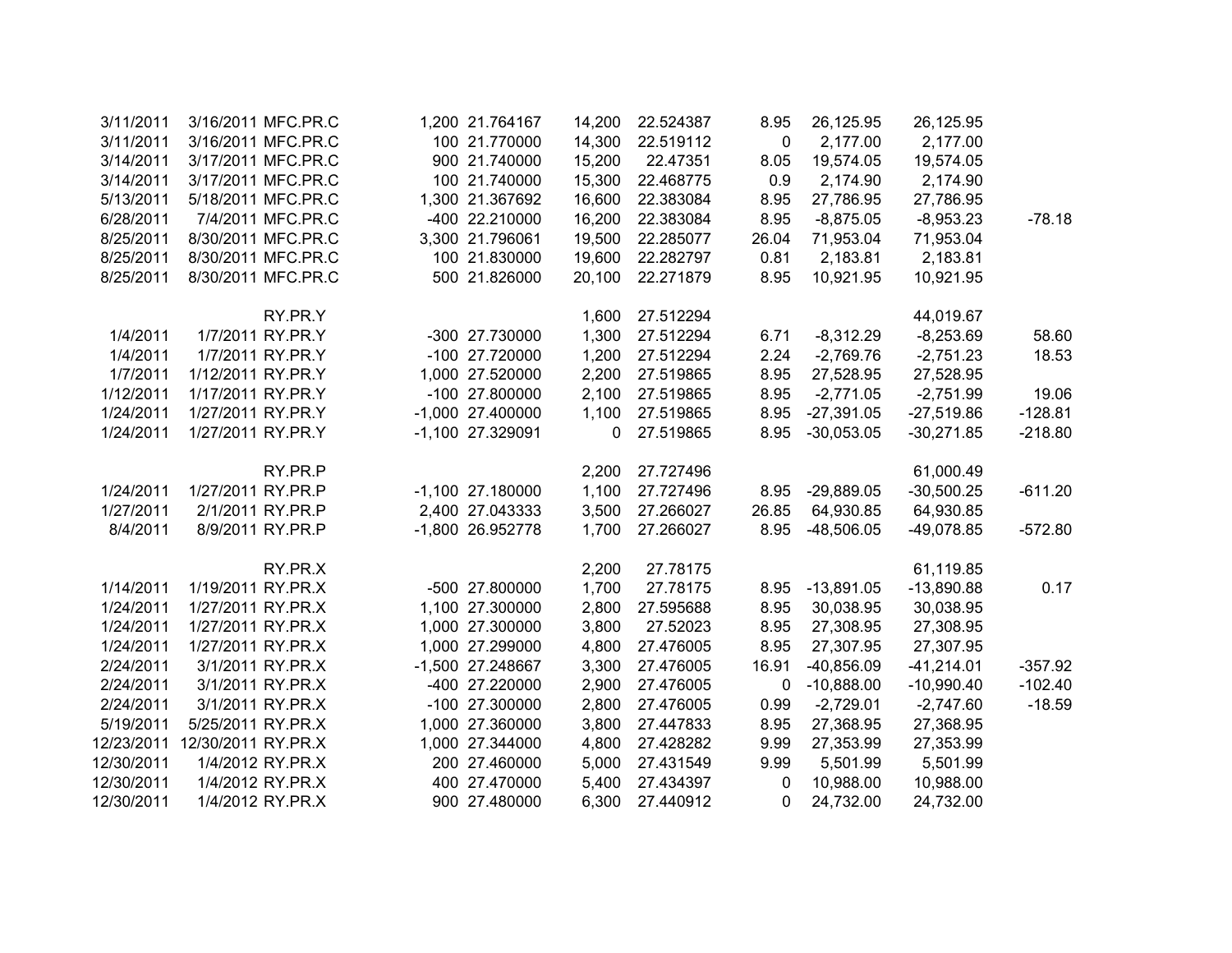|            | BAM.PR.N           |                    | 8,100  | 18.070546 |             |                  | 146,371.43   |           |
|------------|--------------------|--------------------|--------|-----------|-------------|------------------|--------------|-----------|
| 5/12/2011  | 5/17/2011 BAM.PR.N | $-3,000$ 21.642333 | 5,100  | 18.070546 | 17.9        | $-64,909.10$     | $-54,211.64$ | 10,697.46 |
| 5/16/2011  | 5/19/2011 BAM.PR.N | -3,500 21.639143   | 1,600  | 18.070546 | 17.9        | $-75,719.10$     | $-63,246.91$ | 12,472.19 |
| 6/6/2011   | 6/9/2011 BAM.PR.N  | -200 22.100000     | 1,400  | 18.070546 | 5.97        | $-4,414.03$      | $-3,614.11$  | 799.92    |
| 6/6/2011   | 6/9/2011 BAM.PR.N  | -100 22.110000     | 1,300  | 18.070546 | 2.98        | $-2,208.02$      | $-1,807.05$  | 400.97    |
| 7/4/2011   | 7/7/2011 BAM.PR.N  | -1,200 21.700000   | 100    | 18.070546 | 8.26        | $-26,031.74$     | $-21,684.66$ | 4,347.08  |
| 7/4/2011   | 7/7/2011 BAM.PR.N  | -100 21.700000     | 0      | 18.070546 | 0.69        | $-2,169.31$      | $-1,807.05$  | 362.26    |
|            | RY.PR.R            |                    | 4,700  | 27.852482 |             |                  | 130,906.66   |           |
| 2/28/2011  | 3/3/2011 RY.PR.R   | $-1,000$ 27.150000 | 3,700  | 27.852482 | 8.95        | $-27,141.05$     | $-27,852.48$ | $-711.43$ |
| 7/4/2011   | 7/7/2011 RY.PR.R   | 1,000 27.250000    | 4,700  | 27.726198 | 8.95        | 27,258.95        | 27,258.95    |           |
|            | CIU.PR.B           |                    | 2,400  | 28.333688 |             |                  | 68,000.85    |           |
| 2/11/2011  | 2/16/2011 CIU.PR.B | -1,000 27.947000   | 1,400  | 28.333688 | 14.91       | $-27,932.09$     | $-28,333.69$ | $-401.60$ |
| 2/11/2011  | 2/16/2011 CIU.PR.B | -400 27.900000     | 1,000  | 28.333688 | 2.99        | $-11,157.01$     | $-11,333.48$ | $-176.47$ |
| 3/3/2011   | 3/8/2011 CIU.PR.B  | -600 27.491667     | 400    | 28.333688 | 8.95        | $-16,486.05$     | $-17,000.21$ | $-514.16$ |
| 3/31/2011  | 4/5/2011 CIU.PR.B  | -200 27.740000     | 200    | 28.333688 | 8.95        | $-5,539.05$      | $-5,666.74$  | $-127.69$ |
| 4/1/2011   | 4/6/2011 CIU.PR.B  | -200 27.690000     | 0      | 28.333688 | 8.95        | $-5,529.05$      | $-5,666.74$  | $-137.69$ |
|            | SLF.PR.C           |                    | 2,600  | 18.452821 |             |                  | 47,977.34    |           |
| 1/20/2011  | 1/25/2011 SLF.PR.C | 1,000 21.300000    | 3,600  | 19.24619  | 8.95        | 21,308.95        | 21,308.95    |           |
| 1/21/2011  | 1/26/2011 SLF.PR.C | 2,500 21.350000    | 6,100  | 20.113835 | 33.11       | 53,408.11        | 53,408.11    |           |
| 1/21/2011  | 1/26/2011 SLF.PR.C | 700 21.392857      | 6,800  | 20.245499 | 0           | 14,975.00        | 14,975.00    |           |
| 1/21/2011  | 1/26/2011 SLF.PR.C | 300 21.390000      | 7,100  | 20.293859 | 0           | 6,417.00         | 6,417.00     |           |
| 1/21/2011  | 1/26/2011 SLF.PR.C | 300 21.360000      | 7,400  | 20.337444 | 2.69        | 6,410.69         | 6,410.69     |           |
| 2/15/2011  | 2/18/2011 SLF.PR.C | 900 22.460000      | 8,300  | 20.568679 | 8.95        | 20,222.95        | 20,222.95    |           |
| 2/15/2011  | 2/18/2011 SLF.PR.C | 100 22.470000      | 8,400  | 20.591314 | $\mathbf 0$ | 2,247.00         | 2,247.00     |           |
| 2/16/2011  | 2/22/2011 SLF.PR.C | 5,300 22.489057    | 13,700 | 21.327274 |             | 24.62 119,216.62 | 119,216.62   |           |
| 2/16/2011  | 2/22/2011 SLF.PR.C | 300 22.490000      | 14,000 | 21.352286 | 1.35        | 6,748.35         | 6,748.35     |           |
| 2/16/2011  | 2/22/2011 SLF.PR.C | 200 22.500000      | 14,200 | 21.368513 | 0.88        | 4,500.88         | 4,500.88     |           |
| 4/19/2011  | 4/25/2011 SLF.PR.C | 500 20.820000      | 14,700 | 21.350465 | 8.95        | 10,418.95        | 10,418.95    |           |
| 5/26/2011  | 5/31/2011 SLF.PR.C | $-1,000$ 22.300000 | 13,700 | 21.350465 | 8.95        | $-22,291.05$     | $-21,350.47$ | 940.58    |
| 5/27/2011  | 6/1/2011 SLF.PR.C  | 300 22.330000      | 14,000 | 21.372094 | 8.95        | 6,707.95         | 6,707.95     |           |
| 12/30/2011 | 1/4/2011 SLF.PR.C  | 300 20.700000      | 14,300 | 21.358693 | 9.99        | 6,219.99         | 6,219.99     |           |
|            | SLF.PR.A           |                    | 3,500  | 21.2711   |             |                  | 74,448.85    |           |
| 1/17/2011  | 1/20/2011 SLF.PR.A | -1,000 22.950000   | 2,500  | 21.2711   | 8.95        | $-22,941.05$     | $-21,271.10$ | 1,669.95  |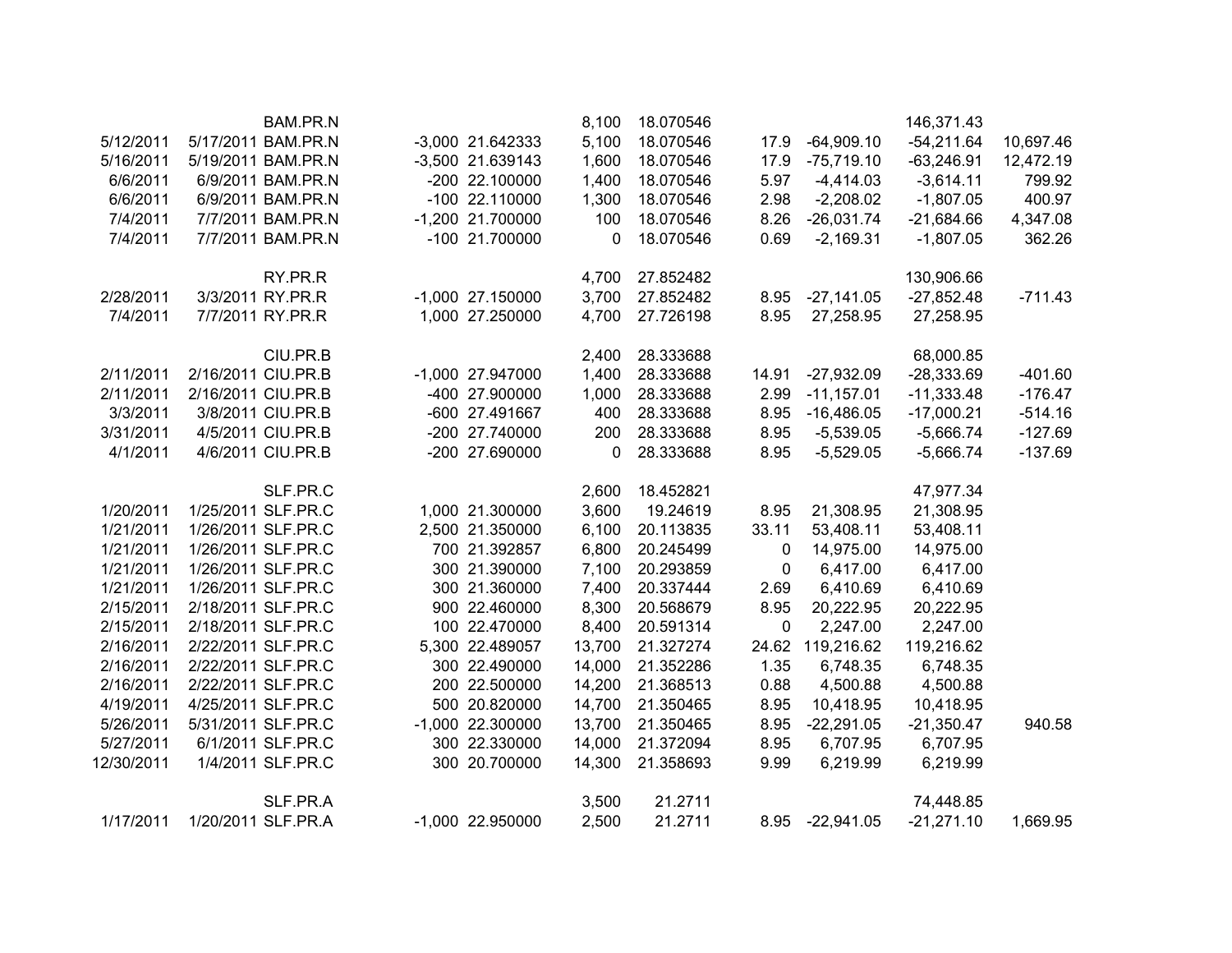| 1/18/2011 | 1/21/2011 SLF.PR.A |                   | -2,500 22.974000   | 0     | 21.2711   | 17.9 | $-57,417.10$        | $-53,177.75$  | 4,239.35  |
|-----------|--------------------|-------------------|--------------------|-------|-----------|------|---------------------|---------------|-----------|
| 2/8/2011  | 2/11/2011 SLF.PR.A |                   | 600 23.250000      | 600   | 23.264917 | 8.95 | 13,958.95           | 13,958.95     |           |
| 2/10/2011 | 2/15/2011 SLF.PR.A |                   | 3,000 23.424000    | 3,600 | 23.402458 | 17.9 | 70,289.90           | 70,289.90     |           |
| 2/16/2011 | 2/22/2011 SLF.PR.A |                   | -2,000 23.640000   | 1,600 | 23.402458 | 17.9 | $-47,262.10$        | $-46,804.92$  | 457.18    |
| 2/16/2011 | 2/22/2011 SLF.PR.A |                   | -1,100 23.620000   | 500   | 23.402458 | 8.95 | $-25,973.05$        | $-25,742.70$  | 230.35    |
| 2/16/2011 | 2/22/2011 SLF.PR.A |                   | -500 23.630000     | 0     | 23.402458 | 0    | $-11,815.00$        | $-11,701.23$  | 113.77    |
| 6/17/2011 | 6/22/2011 SLF.PR.A |                   | 1,500 23.390667    | 1,500 | 23.390667 | 0    | 35,086.00           | 35,086.00     |           |
| 6/17/2011 | 6/22/2011 SLF.PR.A |                   | 100 23.370000      | 1,600 | 23.389375 | 0    | 2,337.00            | 2,337.00      |           |
| 6/17/2011 | 6/22/2011 SLF.PR.A |                   | 100 23.370000      | 1,700 | 23.388236 | 0    | 2,337.00            | 2,337.00      |           |
| 7/25/2011 | 7/28/2011 SLF.PR.A |                   | -1,700 23.062941   | 0     | 23.388236 | 8.95 | $-39,198.05$        | $-39,760.00$  | $-561.95$ |
|           |                    | CM.PR.P           |                    | 2,000 | 25.107445 |      |                     | 50,214.89     |           |
| 1/13/2011 | 1/18/2011 CM.PR.P  |                   | 6,000 24.932500    | 8,000 | 24.980711 | 35.8 | 149,630.80          | 149,630.80    |           |
| 1/26/2011 | 1/31/2011 CM.PR.P  |                   | -2,000 25.250000   | 6,000 | 24.980711 | 17.9 | $-50,482.10$        | $-49,961.42$  | 520.68    |
| 1/28/2011 | 2/2/2011 CM.PR.P   |                   | $-1,000$ 25.450000 | 5,000 | 24.980711 | 8.95 | $-25,441.05$        | $-24,980.71$  | 460.34    |
| 2/3/2011  | 2/8/2011 CM.PR.P   |                   | -100 25.420000     | 4,900 | 24.980711 | 8.95 | $-2,533.05$         | $-2,498.07$   | 34.98     |
| 2/4/2011  | 2/9/2011 CM.PR.P   |                   | -200 25.420000     | 4,700 | 24.980711 | 8.95 | $-5,075.05$         | $-4,996.14$   | 78.91     |
| 2/14/2011 | 2/17/2011 CM.PR.P  |                   | -600 25.430000     | 4,100 | 24.980711 | 8.95 | $-15,249.05$        | $-14,988.43$  | 260.62    |
| 2/15/2011 | 2/18/2011 CM.PR.P  |                   | -500 25.310000     | 3,600 | 24.980711 | 0    | $-12,655.00$        | $-12,490.36$  | 164.64    |
| 2/15/2011 | 2/18/2011 CM.PR.P  |                   | -200 25.410000     | 3,400 | 24.980711 | 8.95 | $-5,073.05$         | $-4,996.14$   | 76.91     |
| 2/15/2011 | 2/18/2011 CM.PR.P  |                   | -100 25.290000     | 3,300 | 24.980711 | 0    | $-2,529.00$         | $-2,498.07$   | 30.93     |
| 2/16/2011 | 2/22/2011 CM.PR.P  |                   | -100 25.250000     | 3,200 | 24.980711 | 8.95 | $-2,516.05$         | $-2,498.07$   | 17.98     |
| 2/17/2011 | 2/23/2011 CM.PR.P  |                   | -2,100 25.256667   | 1,100 | 24.980711 | 17.9 | $-53,021.10$        | $-52,459.49$  | 561.61    |
| 2/22/2011 | 2/25/2011 CM.PR.P  |                   | -400 25.240000     | 700   | 24.980711 | 8.95 | $-10,087.05$        | $-9,992.28$   | 94.77     |
| 2/24/2011 | 3/1/2011 CM.PR.P   |                   | -700 25.400000     | 0     | 24.980711 | 8.95 | $-17,771.05$        | $-17,486.50$  | 284.55    |
|           |                    | W.PR.J            |                    | 4,000 | 23.021343 |      |                     | 92,085.37     |           |
| 2/2/2011  | 2/7/2011 W.PR.J    |                   | 800 24.700000      | 4,800 | 23.302983 | 8.95 | 19,768.95           | 19,768.95     |           |
| 2/8/2011  | 2/11/2011 W.PR.J   |                   | -2,000 24.700000   | 2,800 | 23.302983 | 8.95 | $-49,391.05$        | $-46,605.97$  | 2,785.08  |
| 2/10/2011 | 2/15/2011 W.PR.J   |                   | -2,800 24.660000   | 0     | 23.302983 | 17.9 | $-69,030.10$        | $-65,248.35$  | 3,781.75  |
|           |                    | PWF.PR.H          |                    | 500   | 24.8879   |      |                     | 12,443.95     |           |
| 1/11/2011 | 1/13/2011 PWF.PR.H |                   | -500 25.100000     | 0     | 24.8879   | 8.95 | $-12,541.05$        | $-12,443.95$  | 97.10     |
| 1/14/2011 | 1/19/2011 PWF.PR.H |                   | 200 24.900000      | 200   | 24.94475  | 8.95 | 4,988.95            | 4,988.95      |           |
| 1/18/2011 | 1/21/2011 PWF.PR.H |                   | 4,000 24.965000    | 4,200 | 24.97256  | 35.8 | 99,895.80           | 99,895.80     |           |
| 1/31/2011 |                    | 2/3/2011 PWF.PR.H | -4,200 24.950000   | 0     | 24.97256  |      | 17.9 - 104, 772. 10 | $-104,884.75$ | $-112.65$ |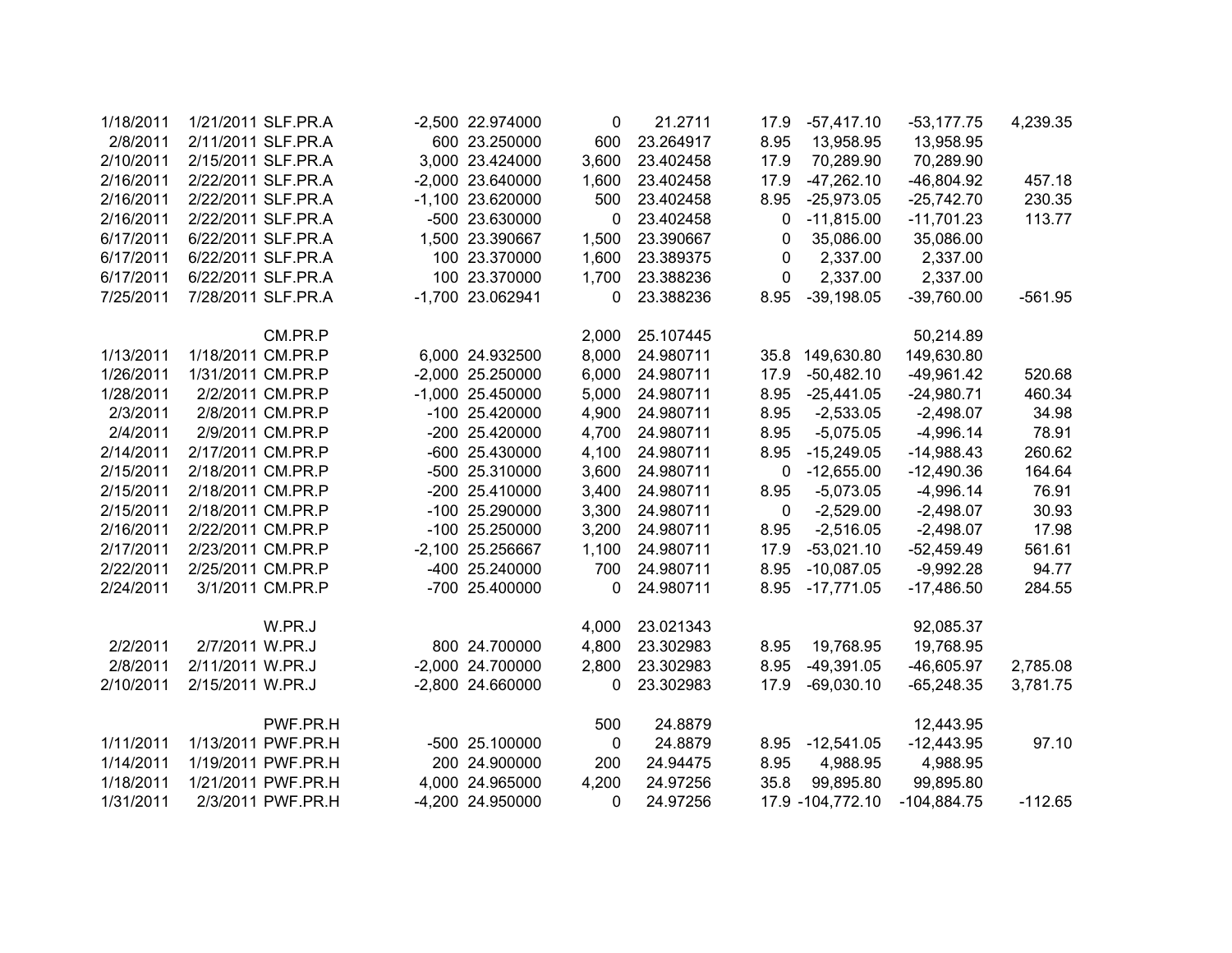|            |                     | PWF.PR.L           |                    | 1,000 | 21.43586  |       |                  | 21,435.86     |           |
|------------|---------------------|--------------------|--------------------|-------|-----------|-------|------------------|---------------|-----------|
| 2/7/2011   |                     | 2/10/2011 PWF.PR.L | -800 23.260000     | 200   | 21.43586  | 8.95  | $-18,599.05$     | $-17,148.69$  | 1,450.36  |
| 2/10/2011  |                     | 2/15/2011 PWF.PR.L | -200 23.400000     | 0     | 21.43586  | 8.95  | $-4,671.05$      | $-4,287.17$   | 383.88    |
|            |                     | HSB.PR.C           |                    | 200   | 23.33475  |       |                  | 4,666.95      |           |
| 1/18/2011  |                     | 1/21/2011 HSB.PR.C | 500 23.650000      | 700   | 23.572714 | 8.95  | 11,833.95        | 11,833.95     |           |
| 1/20/2011  |                     | 1/25/2011 HSB.PR.C | -400 24.010000     | 300   | 23.572714 | 5.12  | $-9,598.88$      | $-9,429.09$   | 169.79    |
| 1/20/2011  |                     | 1/25/2011 HSB.PR.C | -300 24.020000     | 0     | 23.572714 | 3.83  | $-7,202.17$      | $-7,071.81$   | 130.36    |
|            |                     | PWF.PR.O           |                    | 4,800 | 25.061625 |       |                  | 120,295.80    |           |
| 2/4/2011   |                     | 2/9/2011 PWF.PR.O  | -2,100 25.080476   | 2,700 | 25.061625 | 26.85 | $-52,642.15$     | $-52,629.41$  | 12.74     |
| 2/7/2011   |                     | 2/10/2011 PWF.PR.O | -1,600 25.087500   | 1,100 | 25.061625 | 17.9  | $-40, 122.10$    | $-40,098.60$  | 23.50     |
| 2/8/2011   |                     | 2/11/2011 PWF.PR.O | $-1,100$ 25.100000 | 0     | 25.061625 | 8.95  | $-27,601.05$     | $-27,567.79$  | 33.26     |
|            |                     | IAG.PR.F           |                    | 4,700 | 25.495687 |       |                  | 119,829.73    |           |
| 1/5/2011   | 1/10/2011 IAG.PR.F  |                    | $-1,100$ 25.500000 | 3,600 | 25.495687 | 17.9  | $-28,032.10$     | $-28,045.26$  | $-13.16$  |
| 1/13/2011  | 1/18/2011 IAG.PR.F  |                    | -400 25.550000     | 3,200 | 25.495687 | 8.95  | $-10,211.05$     | $-10,198.27$  | 12.78     |
| 1/20/2011  | 1/25/2011 IAG.PR.F  |                    | 1,000 25.650000    | 4,200 | 25.534559 | 8.95  | 25,658.95        | 25,658.95     |           |
| 1/25/2011  | 1/28/2011 IAG.PR.F  |                    | 1,600 25.650000    | 5,800 | 25.569491 | 17.9  | 41,057.90        | 41,057.90     |           |
| 2/3/2011   |                     | 2/8/2011 IAG.PR.F  | -700 25.727143     | 5,100 | 25.569491 | 17.9  | $-17,991.10$     | $-17,898.64$  | 92.46     |
| 2/8/2011   | 2/11/2011 IAG.PR.F  |                    | 1,000 25.660000    | 6,100 | 25.585796 | 8.95  | 25,668.95        | 25,668.95     |           |
| 2/11/2011  | 2/16/2011 IAG.PR.F  |                    | -1,300 25.502308   | 4,800 | 25.585796 | 8.95  | $-33,144.05$     | $-33,261.53$  | $-117.48$ |
| 5/25/2011  | 5/30/2011 IAG.PR.F  |                    | $-1,400$ 25.600000 | 3,400 | 25.585796 | 8.95  | $-35,831.05$     | $-35,820.11$  | 10.94     |
| 6/10/2011  | 6/15/2011 IAG.PR.F  |                    | $-1,000$ 25.750000 | 2,400 | 25.585796 | 8.95  | $-25,741.05$     | $-25,585.80$  | 155.25    |
| 12/23/2011 | 12/30/2011 IAG.PR.F |                    | 2,400 25.849167    | 4,800 | 25.721644 | 19.98 | 62,057.98        | 62,057.98     |           |
|            |                     | GWO.PR.M           |                    | 5,900 | 24.706654 |       |                  | 145,769.26    |           |
| 1/18/2011  |                     | 1/21/2011 GWO.PR.M | -1,500 25.503333   | 4,400 | 24.706654 | 8.95  | $-38,246.05$     | $-37,059.98$  | 1,186.07  |
| 2/4/2011   |                     | 2/9/2011 GWO.PR.M  | -700 25.300000     | 3,700 | 24.706654 | 8.95  | $-17,701.05$     | $-17,294.66$  | 406.39    |
| 2/7/2011   |                     | 2/10/2011 GWO.PR.M | 1,000 25.140000    | 4,700 | 24.800759 | 8.95  | 25,148.95        | 25,148.95     |           |
| 2/24/2011  |                     | 3/1/2011 GWO.PR.M  | -4,700 25.400000   | 0     | 24.800759 |       | 17.9 -119,362.10 | $-116,563.57$ | 2,798.53  |
| 5/12/2011  |                     | 5/17/2011 GWO.PR.M | 800 25.450000      | 800   | 25.458938 | 7.15  | 20,367.15        | 20,367.15     |           |
| 5/12/2011  |                     | 5/17/2011 GWO.PR.M | 200 25.440000      | 1,000 | 25.45695  | 1.8   | 5,089.80         | 5,089.80      |           |
| 5/20/2011  |                     | 5/26/2011 GWO.PR.M | 1,000 25.500000    | 2,000 | 25.48295  | 8.95  | 25,508.95        | 25,508.95     |           |
| 5/25/2011  |                     | 5/30/2011 GWO.PR.M | 2,900 25.660690    | 4,900 | 25.593623 | 26.85 | 74,442.85        | 74,442.85     |           |
| 5/30/2011  |                     | 6/2/2011 GWO.PR.M  | 1,800 25.700000    | 6,700 | 25.623537 | 8.95  | 46,268.95        | 46,268.95     |           |
| 8/11/2011  |                     | 8/16/2011 GWO.PR.M | -2,500 25.646000   | 4,200 | 25.623537 | 17.9  | $-64,097.10$     | $-64,058.84$  | 38.26     |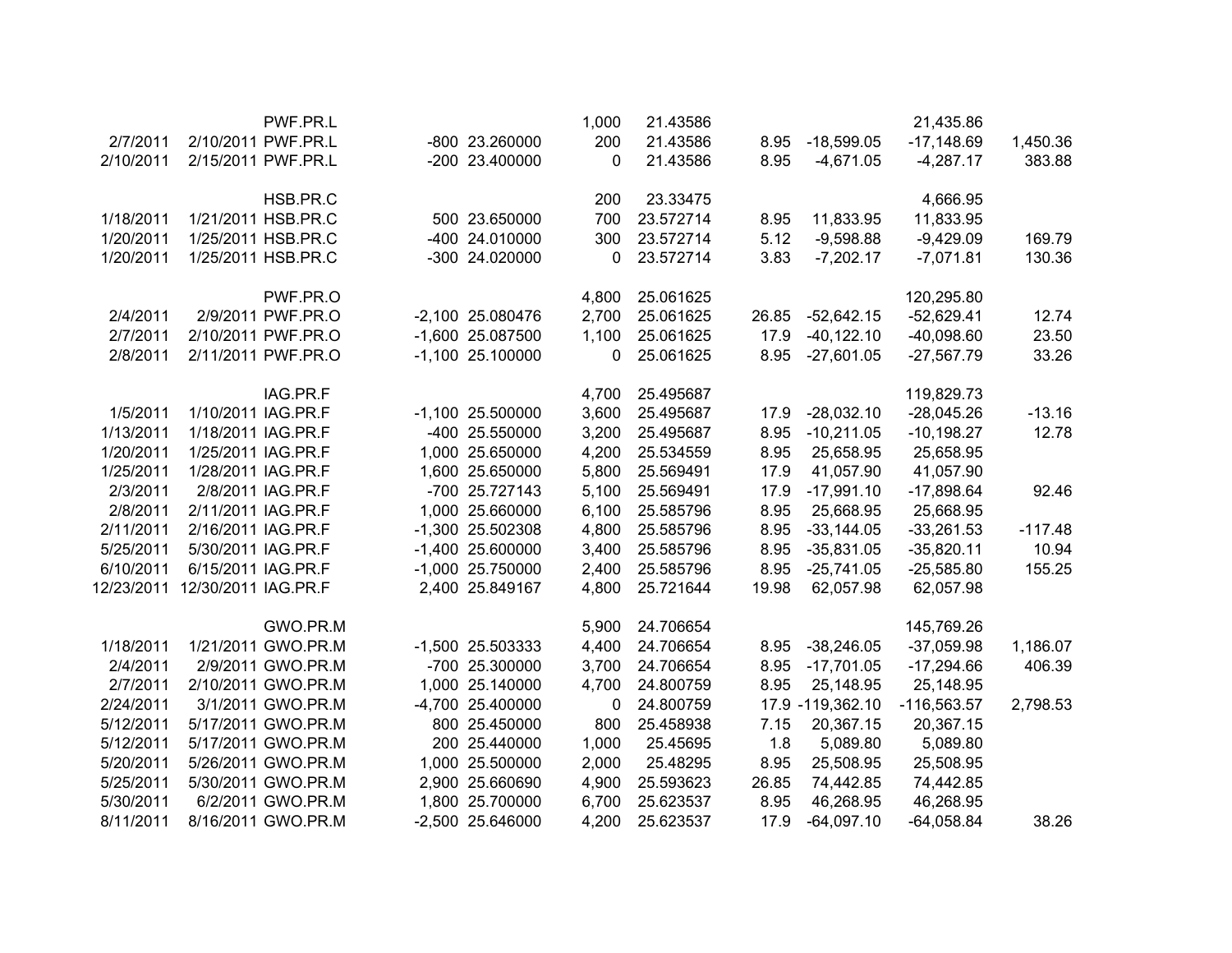| 12/2/2011 | 12/7/2011 GWO.PR.M | -3,500 25.984000 | 700          | 25.623537 | 38.96 | $-90,905.04$ | -89,682.38   | 1,222.66  |
|-----------|--------------------|------------------|--------------|-----------|-------|--------------|--------------|-----------|
| 12/2/2011 | 12/7/2011 GWO.PR.M | -700 25.924286   | 0            | 25.623537 | 0     | $-18,147.00$ | $-17,936.48$ | 210.52    |
|           | W.PR.H             |                  | 7,000        | 24.556236 |       |              | 171,893.65   |           |
| 2/16/2011 | 2/22/2011 W.PR.H   | -600 24.420000   | 6,400        | 24.556236 | 0     | $-14,652.00$ | $-14,733.74$ | $-81.74$  |
| 2/16/2011 | 2/22/2011 W.PR.H   | -300 24.333333   | 6,100        | 24.556236 | 6.71  | $-7,293.29$  | $-7,366.87$  | $-73.58$  |
| 2/16/2011 | 2/22/2011 W.PR.H   | -100 24.340000   | 6,000        | 24.556236 | 2.24  | $-2,431.76$  | $-2,455.62$  | $-23.86$  |
| 2/22/2011 | 2/25/2011 W.PR.H   | -1,600 24.440000 | 4,400        | 24.556236 | 17.9  | $-39,086.10$ | $-39,289.98$ | $-203.88$ |
| 3/1/2011  | 3/4/2011 W.PR.H    | -500 24.260000   | 3,900        | 24.556236 | 8.95  | $-12,121.05$ | $-12,278.12$ | $-157.07$ |
| 3/3/2011  | 3/8/2011 W.PR.H    | -1,500 24.350000 | 2,400        | 24.556236 | 8.95  | $-36,516.05$ | $-36,834.35$ | $-318.30$ |
| 3/7/2011  | 3/10/2011 W.PR.H   | -500 24.380000   | 1,900        | 24.556236 | 8.95  | $-12,181.05$ | $-12,278.12$ | $-97.07$  |
| 3/9/2011  | 3/14/2011 W.PR.H   | -1,900 24.400000 | 0            | 24.556236 | 8.95  | $-46,351.05$ | $-46,656.85$ | $-305.80$ |
|           | GWO.PR.L           |                  | 500          | 24.7179   |       |              | 12,358.95    |           |
| 1/13/2011 | 1/18/2011 GWO.PR.L | -500 25.032000   | $\mathbf 0$  | 24.7179   | 8.95  | $-12,507.05$ | $-12,358.95$ | 148.10    |
| 1/18/2011 | 1/21/2011 GWO.PR.L | 1,500 25.046667  | 1,500        | 25.052634 | 8.95  | 37,578.95    | 37,578.95    |           |
| 1/25/2011 | 1/28/2011 GWO.PR.L | 1,400 25.076429  | 2,900        | 25.067207 | 8.95  | 35,115.95    | 35,115.95    |           |
| 2/3/2011  | 2/8/2011 GWO.PR.L  | -2,900 25.002069 | 0            | 25.067207 | 8.95  | $-72,497.05$ | $-72,694.90$ | $-197.85$ |
| 2/7/2011  | 2/10/2011 GWO.PR.L | 900 25.030000    | 900          | 25.038956 | 8.06  | 22,535.06    | 22,535.06    |           |
| 2/7/2011  | 2/10/2011 GWO.PR.L | 100 25.040000    | 1,000        | 25.03995  | 0.89  | 2,504.89     | 2,504.89     |           |
| 5/4/2011  | 5/9/2011 GWO.PR.L  | 1,000 25.320000  | 2,000        | 25.18445  | 8.95  | 25,328.95    | 25,328.95    |           |
| 5/18/2011 | 5/24/2011 GWO.PR.L | 2,000 25.348000  | 4,000        | 25.268463 | 8.95  | 50,704.95    | 50,704.95    |           |
| 5/20/2011 | 5/25/2011 GWO.PR.L | 1,000 25.320000  | 5,000        | 25.28056  | 8.95  | 25,328.95    | 25,328.95    |           |
| 6/8/2011  | 6/13/2011 GWO.PR.L | -2,100 25.250000 | 2,900        | 25.28056  | 8.95  | $-53,016.05$ | $-53,089.18$ | $-73.13$  |
| 6/9/2011  | 6/14/2011 GWO.PR.L | -1,000 25.420000 | 1,900        | 25.28056  | 8.95  | $-25,411.05$ | $-25,280.56$ | 130.49    |
| 8/4/2011  | 8/9/2011 GWO.PR.L  | -1,000 25.359000 | 900          | 25.28056  | 8.95  | $-25,350.05$ | $-25,280.56$ | 69.49     |
| 8/5/2011  | 8/10/2011 GWO.PR.L | -900 25.400000   | $\mathbf{0}$ | 25.28056  | 8.95  | $-22,851.05$ | $-22,752.50$ | 98.55     |
| 8/18/2011 | 8/23/2011 GWO.PR.L | 2,400 25.485417  | 2,400        | 25.492875 | 17.9  | 61,182.90    | 61,182.90    |           |
|           | PWF.PR.M           |                  | 100          | 27.3395   |       |              | 2,733.95     |           |
| 3/18/2011 | 3/23/2011 PWF.PR.M | -100 27.000000   | 0            | 27.3395   | 8.95  | $-2,691.05$  | $-2,733.95$  | $-42.90$  |
|           | POW.PR.C           |                  | 4,100        | 24.952634 |       |              | 102,305.80   |           |
| 1/18/2011 | 1/21/2011 POW.PR.C | -2,900 24.965172 | 1,200        | 24.952634 | 34.99 | $-72,364.01$ | $-72,362.64$ | 1.37      |
| 1/18/2011 | 1/21/2011 POW.PR.C | -100 24.960000   | 1,100        | 24.952634 | 0.81  | $-2,495.19$  | $-2,495.26$  | $-0.07$   |
| 1/19/2011 | 1/24/2011 POW.PR.C | -1,100 24.874545 | 0            | 24.952634 | 8.95  | $-27,353.05$ | $-27,447.90$ | $-94.85$  |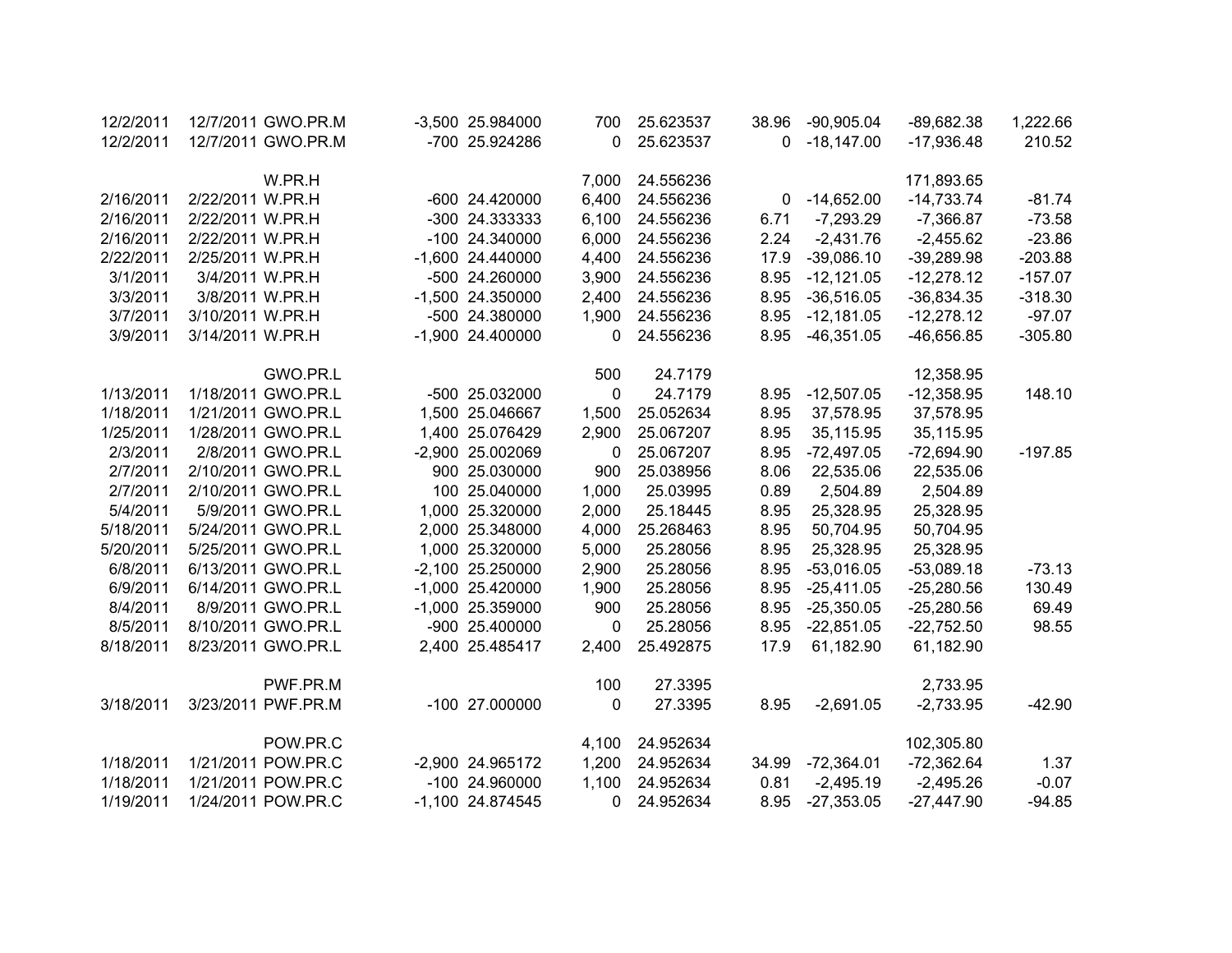| YLO.PR.C |                                                                                                                                                                                                                                                                                                                                                                                                                                                                                                                                                                                                                                                                                                                                                                                                         |           | 4,300                                                                                                                                                                                                                                                                                                                                                                    | 24.525483                                                                              |                                                                                                                           |                                                                       | 105,459.58                                                                                                                     |                                                                                                                                             |
|----------|---------------------------------------------------------------------------------------------------------------------------------------------------------------------------------------------------------------------------------------------------------------------------------------------------------------------------------------------------------------------------------------------------------------------------------------------------------------------------------------------------------------------------------------------------------------------------------------------------------------------------------------------------------------------------------------------------------------------------------------------------------------------------------------------------------|-----------|--------------------------------------------------------------------------------------------------------------------------------------------------------------------------------------------------------------------------------------------------------------------------------------------------------------------------------------------------------------------------|----------------------------------------------------------------------------------------|---------------------------------------------------------------------------------------------------------------------------|-----------------------------------------------------------------------|--------------------------------------------------------------------------------------------------------------------------------|---------------------------------------------------------------------------------------------------------------------------------------------|
|          |                                                                                                                                                                                                                                                                                                                                                                                                                                                                                                                                                                                                                                                                                                                                                                                                         |           | 3,300                                                                                                                                                                                                                                                                                                                                                                    | 24.525483                                                                              | 8.95                                                                                                                      | $-24,657.05$                                                          | $-24,525.48$                                                                                                                   | 131.57                                                                                                                                      |
|          |                                                                                                                                                                                                                                                                                                                                                                                                                                                                                                                                                                                                                                                                                                                                                                                                         |           | 4,300                                                                                                                                                                                                                                                                                                                                                                    | 24.482104                                                                              | 8.95                                                                                                                      | 24,338.95                                                             | 24,338.95                                                                                                                      |                                                                                                                                             |
|          |                                                                                                                                                                                                                                                                                                                                                                                                                                                                                                                                                                                                                                                                                                                                                                                                         |           | 700                                                                                                                                                                                                                                                                                                                                                                      | 24.482104                                                                              | 17.54                                                                                                                     | $-46,746.46$                                                          | $-88, 135.57$                                                                                                                  | $-41,389.11$                                                                                                                                |
|          |                                                                                                                                                                                                                                                                                                                                                                                                                                                                                                                                                                                                                                                                                                                                                                                                         |           | 600                                                                                                                                                                                                                                                                                                                                                                      | 24.482104                                                                              | 0.36                                                                                                                      | $-1,298.64$                                                           | $-2,448.21$                                                                                                                    | $-1,149.57$                                                                                                                                 |
|          |                                                                                                                                                                                                                                                                                                                                                                                                                                                                                                                                                                                                                                                                                                                                                                                                         |           | 1,600                                                                                                                                                                                                                                                                                                                                                                    | 16.748883                                                                              | 8.95                                                                                                                      | 12,108.95                                                             | 12,108.95                                                                                                                      |                                                                                                                                             |
|          | 2,800                                                                                                                                                                                                                                                                                                                                                                                                                                                                                                                                                                                                                                                                                                                                                                                                   | 8.499286  | 4,400                                                                                                                                                                                                                                                                                                                                                                    | 11.50341                                                                               | 18.79                                                                                                                     | 23,816.79                                                             | 23,816.79                                                                                                                      |                                                                                                                                             |
|          | 900                                                                                                                                                                                                                                                                                                                                                                                                                                                                                                                                                                                                                                                                                                                                                                                                     | 8.420000  | 5,300                                                                                                                                                                                                                                                                                                                                                                    | 10.981333                                                                              | 8.06                                                                                                                      | 7,586.06                                                              | 7,586.06                                                                                                                       |                                                                                                                                             |
|          | $-2,000$                                                                                                                                                                                                                                                                                                                                                                                                                                                                                                                                                                                                                                                                                                                                                                                                | 8.657500  | 3,300                                                                                                                                                                                                                                                                                                                                                                    | 10.981333                                                                              | 26.04                                                                                                                     | $-17,288.96$                                                          | $-21,962.67$                                                                                                                   | $-4,673.71$                                                                                                                                 |
|          | $-100$                                                                                                                                                                                                                                                                                                                                                                                                                                                                                                                                                                                                                                                                                                                                                                                                  | 8.710000  | 3,200                                                                                                                                                                                                                                                                                                                                                                    | 10.981333                                                                              | 0.81                                                                                                                      | $-870.19$                                                             | $-1,098.13$                                                                                                                    | $-227.94$                                                                                                                                   |
|          | 4,900                                                                                                                                                                                                                                                                                                                                                                                                                                                                                                                                                                                                                                                                                                                                                                                                   | 7.483673  | 8,100                                                                                                                                                                                                                                                                                                                                                                    | 8.8665694                                                                              | 8.95                                                                                                                      | 36,678.95                                                             | 36,678.95                                                                                                                      |                                                                                                                                             |
|          | 1,200                                                                                                                                                                                                                                                                                                                                                                                                                                                                                                                                                                                                                                                                                                                                                                                                   | 8.150000  | 9,300                                                                                                                                                                                                                                                                                                                                                                    | 8.7750712                                                                              | 8.95                                                                                                                      | 9,788.95                                                              | 9,788.95                                                                                                                       |                                                                                                                                             |
|          |                                                                                                                                                                                                                                                                                                                                                                                                                                                                                                                                                                                                                                                                                                                                                                                                         |           | 8,300                                                                                                                                                                                                                                                                                                                                                                    | 8.7750712                                                                              | 8.95                                                                                                                      | $-13,103.05$                                                          | $-8,775.07$                                                                                                                    | 4,327.98                                                                                                                                    |
|          |                                                                                                                                                                                                                                                                                                                                                                                                                                                                                                                                                                                                                                                                                                                                                                                                         |           | 10,300                                                                                                                                                                                                                                                                                                                                                                   | 9.5000962                                                                              | 17.9                                                                                                                      | 25,017.90                                                             | 25,017.90                                                                                                                      |                                                                                                                                             |
|          |                                                                                                                                                                                                                                                                                                                                                                                                                                                                                                                                                                                                                                                                                                                                                                                                         | 10.065455 | 12,500                                                                                                                                                                                                                                                                                                                                                                   | 9.6010314                                                                              | 17.9                                                                                                                      | 22,161.90                                                             | 22,161.90                                                                                                                      |                                                                                                                                             |
|          | 300                                                                                                                                                                                                                                                                                                                                                                                                                                                                                                                                                                                                                                                                                                                                                                                                     | 8.630000  | 12,800                                                                                                                                                                                                                                                                                                                                                                   | 9.5786923                                                                              | 5.37                                                                                                                      | 2,594.37                                                              | 2,594.37                                                                                                                       |                                                                                                                                             |
|          | 300                                                                                                                                                                                                                                                                                                                                                                                                                                                                                                                                                                                                                                                                                                                                                                                                     | 8.560000  | 13,100                                                                                                                                                                                                                                                                                                                                                                   | 9.5553635                                                                              | $\pmb{0}$                                                                                                                 | 2,568.00                                                              | 2,568.00                                                                                                                       |                                                                                                                                             |
|          | 200                                                                                                                                                                                                                                                                                                                                                                                                                                                                                                                                                                                                                                                                                                                                                                                                     | 8.640000  | 13,300                                                                                                                                                                                                                                                                                                                                                                   | 9.5418678                                                                              | 3.58                                                                                                                      | 1,731.58                                                              | 1,731.58                                                                                                                       |                                                                                                                                             |
|          | 3,000                                                                                                                                                                                                                                                                                                                                                                                                                                                                                                                                                                                                                                                                                                                                                                                                   | 6.960000  | 16,300                                                                                                                                                                                                                                                                                                                                                                   | 9.0683247                                                                              | 26.85                                                                                                                     | 20,906.85                                                             | 20,906.85                                                                                                                      |                                                                                                                                             |
|          | 2,600                                                                                                                                                                                                                                                                                                                                                                                                                                                                                                                                                                                                                                                                                                                                                                                                   | 2.750000  | 18,900                                                                                                                                                                                                                                                                                                                                                                   | 8.1996107                                                                              | 8.95                                                                                                                      | 7,158.95                                                              | 7,158.95                                                                                                                       |                                                                                                                                             |
|          | 2,500                                                                                                                                                                                                                                                                                                                                                                                                                                                                                                                                                                                                                                                                                                                                                                                                   | 2.750000  | 21,400                                                                                                                                                                                                                                                                                                                                                                   | 7.5629739                                                                              | $\pmb{0}$                                                                                                                 | 6,875.00                                                              | 6,875.00                                                                                                                       |                                                                                                                                             |
|          | 1,000                                                                                                                                                                                                                                                                                                                                                                                                                                                                                                                                                                                                                                                                                                                                                                                                   | 2.850000  | 22,400                                                                                                                                                                                                                                                                                                                                                                   | 7.3525733                                                                              | 0                                                                                                                         | 2,850.00                                                              | 2,850.00                                                                                                                       |                                                                                                                                             |
|          | 1,000                                                                                                                                                                                                                                                                                                                                                                                                                                                                                                                                                                                                                                                                                                                                                                                                   | 2.844000  | 23,400                                                                                                                                                                                                                                                                                                                                                                   | 7.1602817                                                                              | 8.95                                                                                                                      | 2,852.95                                                              | 2,852.95                                                                                                                       |                                                                                                                                             |
|          |                                                                                                                                                                                                                                                                                                                                                                                                                                                                                                                                                                                                                                                                                                                                                                                                         |           |                                                                                                                                                                                                                                                                                                                                                                          |                                                                                        |                                                                                                                           |                                                                       |                                                                                                                                |                                                                                                                                             |
|          |                                                                                                                                                                                                                                                                                                                                                                                                                                                                                                                                                                                                                                                                                                                                                                                                         |           |                                                                                                                                                                                                                                                                                                                                                                          |                                                                                        |                                                                                                                           |                                                                       |                                                                                                                                |                                                                                                                                             |
|          |                                                                                                                                                                                                                                                                                                                                                                                                                                                                                                                                                                                                                                                                                                                                                                                                         |           |                                                                                                                                                                                                                                                                                                                                                                          |                                                                                        |                                                                                                                           |                                                                       |                                                                                                                                | 1,435.50                                                                                                                                    |
|          |                                                                                                                                                                                                                                                                                                                                                                                                                                                                                                                                                                                                                                                                                                                                                                                                         |           |                                                                                                                                                                                                                                                                                                                                                                          |                                                                                        |                                                                                                                           |                                                                       |                                                                                                                                | 1,479.45                                                                                                                                    |
|          |                                                                                                                                                                                                                                                                                                                                                                                                                                                                                                                                                                                                                                                                                                                                                                                                         |           | 0                                                                                                                                                                                                                                                                                                                                                                        | 20.657733                                                                              | 8.95                                                                                                                      | $-32,766.05$                                                          | $-30,986.60$                                                                                                                   | 1,779.45                                                                                                                                    |
|          |                                                                                                                                                                                                                                                                                                                                                                                                                                                                                                                                                                                                                                                                                                                                                                                                         |           |                                                                                                                                                                                                                                                                                                                                                                          |                                                                                        |                                                                                                                           |                                                                       |                                                                                                                                |                                                                                                                                             |
|          |                                                                                                                                                                                                                                                                                                                                                                                                                                                                                                                                                                                                                                                                                                                                                                                                         |           |                                                                                                                                                                                                                                                                                                                                                                          |                                                                                        |                                                                                                                           |                                                                       |                                                                                                                                |                                                                                                                                             |
|          |                                                                                                                                                                                                                                                                                                                                                                                                                                                                                                                                                                                                                                                                                                                                                                                                         |           |                                                                                                                                                                                                                                                                                                                                                                          |                                                                                        |                                                                                                                           |                                                                       |                                                                                                                                |                                                                                                                                             |
|          |                                                                                                                                                                                                                                                                                                                                                                                                                                                                                                                                                                                                                                                                                                                                                                                                         |           |                                                                                                                                                                                                                                                                                                                                                                          |                                                                                        |                                                                                                                           |                                                                       |                                                                                                                                | 60.46                                                                                                                                       |
|          |                                                                                                                                                                                                                                                                                                                                                                                                                                                                                                                                                                                                                                                                                                                                                                                                         |           |                                                                                                                                                                                                                                                                                                                                                                          |                                                                                        |                                                                                                                           |                                                                       |                                                                                                                                | 257.05                                                                                                                                      |
|          |                                                                                                                                                                                                                                                                                                                                                                                                                                                                                                                                                                                                                                                                                                                                                                                                         |           |                                                                                                                                                                                                                                                                                                                                                                          |                                                                                        |                                                                                                                           |                                                                       |                                                                                                                                | 60.45                                                                                                                                       |
|          |                                                                                                                                                                                                                                                                                                                                                                                                                                                                                                                                                                                                                                                                                                                                                                                                         |           | 900                                                                                                                                                                                                                                                                                                                                                                      | 25.13295                                                                               | 8.95                                                                                                                      | $-25,291.05$                                                          | $-25,132.95$                                                                                                                   | 158.10                                                                                                                                      |
|          | 1/19/2011 YLO.PR.C<br>1/26/2011 YLO.PR.C<br>8/5/2011 YLO.PR.C<br>8/5/2011 YLO.PR.C<br>8/5/2011 YLO.PR.C<br>8/10/2011 YLO.PR.C<br>8/10/2011 YLO.PR.C<br>8/11/2011 YLO.PR.C<br>8/11/2011 YLO.PR.C<br>8/15/2011 YLO.PR.C<br>8/16/2011 YLO.PR.C<br>8/26/2011 YLO.PR.C<br>9/7/2011 YLO.PR.C<br>9/14/2011 YLO.PR.C<br>9/16/2011 YLO.PR.C<br>9/16/2011 YLO.PR.C<br>9/16/2011 YLO.PR.C<br>9/22/2011 YLO.PR.C<br>10/12/2011 10/17/2011 YLO.PR.C<br>10/12/2011 10/17/2011 YLO.PR.C<br>10/13/2011 10/18/2011 YLO.PR.C<br>10/13/2011 10/18/2011 YLO.PR.C<br>BAM.PR.M<br>1/28/2011 BAM.PR.M<br>3/4/2011 BAM.PR.M<br>3/7/2011 BAM.PR.M<br>5/11/2011 BAM.PR.M<br>1/13/2011 CIU.PR.C<br>1/20/2011 CIU.PR.C<br>1/21/2011 CIU.PR.C<br>2/7/2011 CIU.PR.C<br>2/14/2011 CIU.PR.C<br>2/14/2011 CIU.PR.C<br>2/15/2011 CIU.PR.C |           | $-1,000$ 24.666000<br>1,000 24.330000<br>-3,600 12.990000<br>-100 12.990000<br>1,000 12.100000<br>$-1,000$ 13.112000<br>2,000 12.500000<br>2,200<br>1,000 20.740000<br>-1,500 21.626667<br>$-1,500$ 21.650000<br>-1,500 21.850000<br>1,000 25.110000<br>2,000 25.138000<br>1,000 25.110000<br>-200 25.480000<br>-1,600 25.303750<br>-300 25.340000<br>$-1,000$ 25.300000 | 3,500<br>4,500<br>3,000<br>1,500<br>1,000<br>3,000<br>4,000<br>3,800<br>2,200<br>1,900 | 20.631671<br>20.657733<br>20.657733<br>20.657733<br>25.11895<br>25.137617<br>25.13295<br>25.13295<br>25.13295<br>25.13295 | 8.95<br>17.9<br>8.95<br>8.95<br>17.9<br>8.95<br>8.95<br>16.23<br>1.67 | 20,748.95<br>$-32,422.10$<br>$-32,466.05$<br>25,118.95<br>50,293.90<br>25,118.95<br>$-5,087.05$<br>$-40,469.77$<br>$-7,600.33$ | 72,210.85<br>20,748.95<br>$-30,986.60$<br>$-30,986.60$<br>25,118.95<br>50,293.90<br>25,118.95<br>$-5,026.59$<br>$-40,212.72$<br>$-7,539.89$ |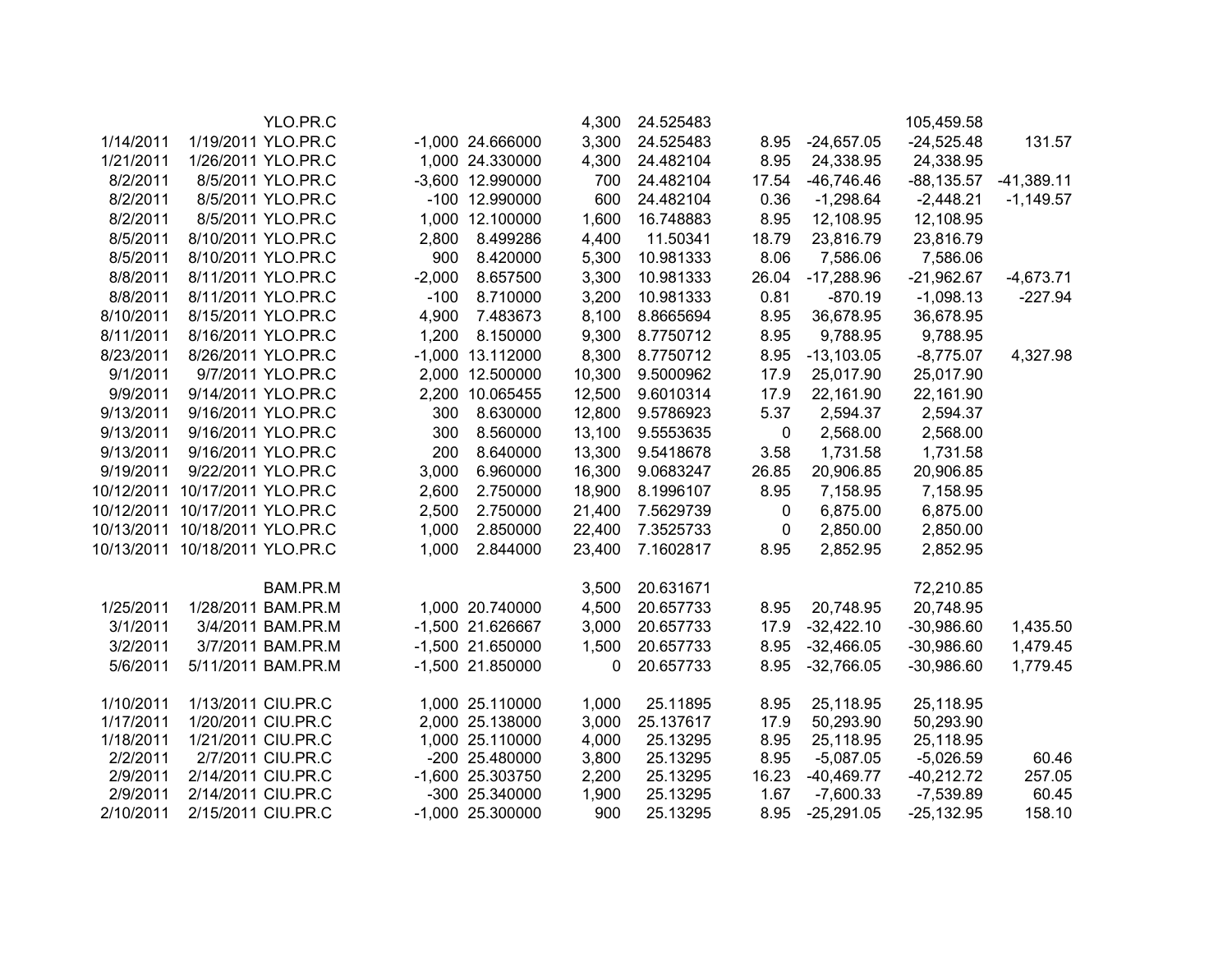| $-38.60$     | $-22,619.66$  | $-22,581.05$     | 8.95         | 25.13295  | 0            | -900 25.100000     |          |                    | 2/16/2011 CIU.PR.C  | 2/11/2011  |
|--------------|---------------|------------------|--------------|-----------|--------------|--------------------|----------|--------------------|---------------------|------------|
|              | 42,145.90     | 42,145.90        | 17.9         | 24.791705 | 1,700        | 1,700 24.781176    |          |                    | 1/19/2011 CM.PR.G   | 1/14/2011  |
|              | 49,642.90     | 49,642.90        | 17.9         | 24.807784 | 3,700        | 2,000 24.812500    |          |                    | 1/20/2011 CM.PR.G   | 1/17/2011  |
|              | 24,808.95     | 24,808.95        | 8.95         | 24.808032 | 4,700        | 1,000 24.800000    |          |                    | 1/21/2011 CM.PR.G   | 1/18/2011  |
| $-22.18$     | $-22,327.23$  | $-22,305.05$     | 8.95         | 24.808032 | 3,800        | -900 24.793333     |          |                    | 1/25/2011 CM.PR.G   | 1/20/2011  |
| $-57.34$     | $-69,462.49$  | $-69,405.15$     | 26.85        | 24.808032 | 1,000        | -2,800 24.797143   |          |                    | 1/26/2011 CM.PR.G   | 1/21/2011  |
| 83.02        | $-24,808.03$  | $-24,891.05$     | 8.95         | 24.808032 | 0            | -1,000 24.900000   |          | 2/1/2011 CM.PR.G   |                     | 1/27/2011  |
|              |               |                  |              |           |              |                    |          |                    |                     |            |
|              | 25,968.95     | 25,968.95        | 8.95         | 25.96895  | 1,000        | 1,000 25.960000    |          | 1/19/2011 BMO.PR.L |                     | 1/14/2011  |
|              | 52,097.90     | 52,097.90        | 17.9         | 26.022283 | 3,000        | 2,000 26.040000    |          | 1/20/2011 BMO.PR.L |                     | 1/17/2011  |
|              | 52,017.90     | 52,017.90        | 17.9         | 26.01695  | 5,000        | 2,000 26.000000    |          | 1/21/2011 BMO.PR.L |                     | 1/18/2011  |
| $-125.90$    | $-26,016.95$  | $-25,891.05$     | 8.95         | 26.01695  | 4,000        | $-1,000$ 25.900000 |          | 2/7/2011 BMO.PR.L  |                     | 2/2/2011   |
| $-1,029.75$  | $-104,067.80$ | 8.95 -103,038.05 |              | 26.01695  | 0            | -4,000 25.761750   |          | 2/8/2011 BMO.PR.L  |                     | 2/3/2011   |
|              |               |                  |              |           |              |                    |          |                    |                     |            |
|              | 22,283.95     | 22,283.95        | 8.95         | 24.759944 | 900          | 900 24.750000      |          | 1/19/2011 YLO.PR.D |                     | 1/14/2011  |
|              | 4,960.95      | 4,960.95         | 8.95         | 24.768091 | 1,100        | 200 24.760000      |          | 1/20/2011 YLO.PR.D |                     | 1/17/2011  |
| 41.95        | $-12,384.05$  | $-12,426.00$     | 0            | 24.768091 | 600          | -500 24.852000     |          | 1/26/2011 YLO.PR.D |                     | 1/21/2011  |
| 5.60         | $-9,907.24$   | $-9,912.84$      | 7.16         | 24.768091 | 200          | -400 24.800000     |          | 1/26/2011 YLO.PR.D |                     | 1/21/2011  |
| 9.19         | $-2,476.81$   | $-2,486.00$      | $\mathbf{0}$ | 24.768091 | 100          | -100 24.860000     |          | 1/26/2011 YLO.PR.D |                     | 1/21/2011  |
| 2.40         | $-2,476.81$   | $-2,479.21$      | 1.79         | 24.768091 | 0            | -100 24.810000     |          | 1/26/2011 YLO.PR.D |                     | 1/21/2011  |
|              | 47,987.90     | 47,987.90        | 17.9         | 12.969703 | 3,700        | 3,700 12.964865    |          | 8/5/2011 YLO.PR.D  |                     | 8/2/2011   |
| $-15,231.75$ | $-47,987.90$  | $-32,756.15$     | 26.85        | 12.969703 | $\mathbf{0}$ | 8.860270           | $-3,700$ | 8/10/2011 YLO.PR.D |                     | 8/5/2011   |
|              | 34,079.80     | 34,079.80        | 35.8         | 8.1142378 | 4,200        | 8.105714           | 4,200    | 8/11/2011 YLO.PR.D |                     | 8/8/2011   |
| 340.96       | $-9,737.09$   | $-10,078.05$     | 8.95         | 8.1142378 | 3,000        | 8.405833           | $-1,200$ | 8/16/2011 YLO.PR.D |                     | 8/11/2011  |
|              | 13,158.95     | 13,158.95        | 8.95         | 9.3754159 | 4,000        | 1,000 13.150000    |          | 8/24/2011 YLO.PR.D |                     | 8/19/2011  |
|              | 13,008.95     | 13,008.95        | 8.95         | 10.102123 | 5,000        | 1,000 13.000000    |          | 8/26/2011 YLO.PR.D |                     | 8/23/2011  |
| 5,198.07     | $-19,194.03$  | $-24,392.10$     | 17.9         | 10.102123 | 3,100        | -1,900 12.847368   |          | 9/7/2011 YLO.PR.D  |                     | 9/1/2011   |
| 551.43       | $-22,224.67$  | $-22,776.10$     | 17.9         | 10.102123 | 900          | -2,200 10.360909   |          | 9/14/2011 YLO.PR.D |                     | 9/9/2011   |
| $-825.44$    | $-7,071.49$   | $-6,246.05$      | 8.95         | 10.102123 | 200          | 8.935714           | $-700$   | 9/16/2011 YLO.PR.D |                     | 9/13/2011  |
|              | 15,167.90     | 15,167.90        | 17.9         | 5.3713514 | 3,200        | 5.050000           | 3,000    | 9/26/2011 YLO.PR.D |                     | 9/21/2011  |
|              | 16,283.95     | 16,283.95        | 8.95         | 5.3130595 | 6,300        | 5.250000           | 3,100    | 9/27/2011 YLO.PR.D |                     | 9/22/2011  |
| $-10,321.04$ | $-24,440.07$  | $-14,119.03$     | 6.97         | 5.3130595 | 1,700        | 3.070870           | $-4,600$ |                    | 10/17/2011 YLO.PR.D | 10/12/2011 |
| $-3,720.15$  | $-9,032.20$   | $-5,312.05$      | 8.95         | 5.3130595 | 0            | 3.130000           | $-1,700$ |                    | 10/18/2011 YLO.PR.D | 10/13/2011 |
|              |               |                  |              |           |              |                    |          |                    |                     |            |
|              | 23,508.95     | 23,508.95        | 8.95         | 23.50895  | 1,000        | 1,000 23.500000    |          | 1/21/2011 HSB.PR.D |                     | 1/18/2011  |
| 8.10         | $-23,508.95$  | $-23,517.05$     | 8.95         | 23.50895  | 0            | -1,000 23.526000   |          | 1/25/2011 HSB.PR.D |                     | 1/20/2011  |
|              | 166,285.80    | 166,285.80       | 35.8         | 23.755114 | 7,000        | 7,000 23.750000    |          | 3/1/2011 HSB.PR.D  |                     | 2/24/2011  |
|              | 23,758.95     | 23,758.95        | 8.95         | 23.755594 | 8,000        | 1,000 23.750000    |          | 3/2/2011 HSB.PR.D  |                     | 2/25/2011  |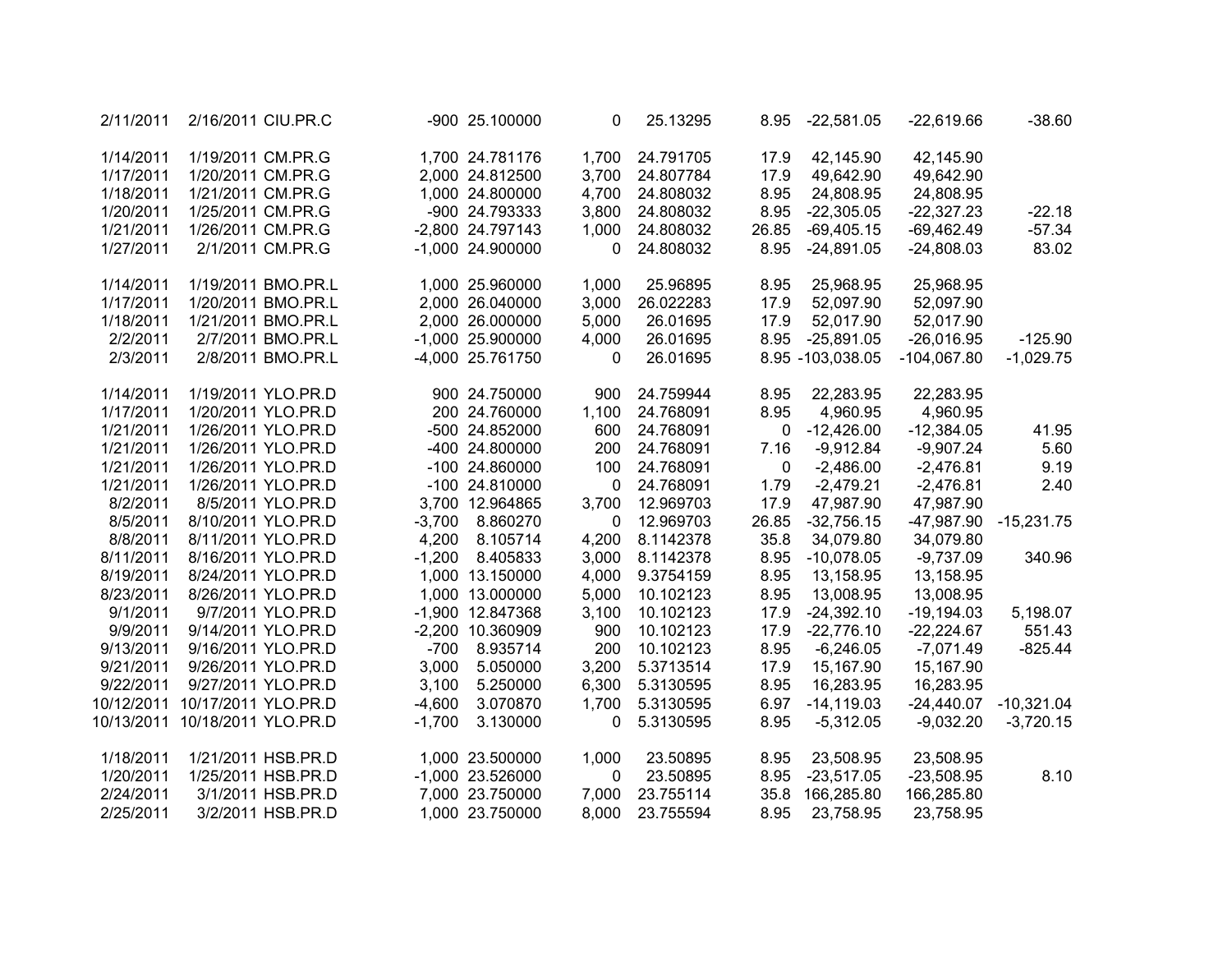| 2/28/2011  |                     | 3/3/2011 HSB.PR.D  | 3,800 23.750000    | 11,800      | 23.756068 | 26.85 | 90,276.85        | 90,276.85     |          |
|------------|---------------------|--------------------|--------------------|-------------|-----------|-------|------------------|---------------|----------|
| 3/1/2011   |                     | 3/4/2011 HSB.PR.D  | 1,000 23.750000    | 12,800      | 23.756293 | 8.95  | 23,758.95        | 23,758.95     |          |
| 3/18/2011  |                     | 3/23/2011 HSB.PR.D | 700 23.991429      | 13,500      | 23.769065 | 7.83  | 16,801.83        | 16,801.83     |          |
| 3/18/2011  |                     | 3/23/2011 HSB.PR.D | 100 23.990000      | 13,600      | 23.770772 | 1.12  | 2,400.12         | 2,400.12      |          |
| 3/30/2011  |                     | 4/4/2011 HSB.PR.D  | -1,000 24.490000   | 12,600      | 23.770772 | 8.95  | $-24,481.05$     | $-23,770.77$  | 710.28   |
| 3/31/2011  |                     | 4/5/2011 HSB.PR.D  | -700 24.440000     | 11,900      | 23.770772 | 8.95  | $-17,099.05$     | $-16,639.54$  | 459.51   |
| 3/31/2011  |                     | 4/5/2011 HSB.PR.D  | -500 24.400000     | 11,400      | 23.770772 | 8.95  | $-12,191.05$     | $-11,885.39$  | 305.66   |
| 4/8/2011   |                     | 4/13/2011 HSB.PR.D | -1,300 24.400000   | 10,100      | 23.770772 | 8.95  | $-31,711.05$     | $-30,902.00$  | 809.05   |
| 4/13/2011  |                     | 4/18/2011 HSB.PR.D | $-1,000$ 24.400000 | 9,100       | 23.770772 | 8.95  | $-24,391.05$     | $-23,770.77$  | 620.28   |
| 4/28/2011  |                     | 5/3/2011 HSB.PR.D  | $-1,000$ 24.380000 | 8,100       | 23.770772 | 8.95  | $-24,371.05$     | $-23,770.77$  | 600.28   |
| 5/6/2011   |                     | 5/11/2011 HSB.PR.D | -1,000 24.790000   | 7,100       | 23.770772 | 8.95  | $-24,781.05$     | $-23,770.77$  | 1,010.28 |
| 5/11/2011  |                     | 5/16/2011 HSB.PR.D | -2,600 24.762308   | 4,500       | 23.770772 | 17.9  | $-64,364.10$     | $-61,804.01$  | 2,560.09 |
| 5/11/2011  |                     | 5/16/2011 HSB.PR.D | -200 24.755000     | 4,300       | 23.770772 | 0     | $-4,951.00$      | $-4,754.15$   | 196.85   |
| 5/16/2011  |                     | 5/19/2011 HSB.PR.D | -1,000 24.708000   | 3,300       | 23.770772 | 8.95  | $-24,699.05$     | $-23,770.77$  | 928.28   |
| 5/20/2011  |                     | 5/26/2011 HSB.PR.D | -3,100 24.993871   | 200         | 23.770772 | 35.8  | $-77,445.20$     | $-73,689.39$  | 3,755.81 |
| 5/20/2011  |                     | 5/26/2011 HSB.PR.D | -200 25.080000     | $\mathbf 0$ | 23.770772 | 8.95  | $-5,007.05$      | $-4,754.15$   | 252.90   |
|            |                     |                    |                    |             |           |       |                  |               |          |
| 1/18/2011  |                     | 1/21/2011 BNS.PR.O | 900 25.490000      | 900         | 25.499944 | 8.95  | 22,949.95        | 22,949.95     |          |
| 1/24/2011  |                     | 1/27/2011 BNS.PR.O | -100 25.600000     | 800         | 25.499944 | 8.95  | $-2,551.05$      | $-2,549.99$   | 1.06     |
| 1/28/2011  |                     | 2/2/2011 BNS.PR.O  | -800 25.600000     | 0           | 25.499944 | 8.95  | $-20,471.05$     | $-20,399.96$  | 71.09    |
|            |                     |                    |                    |             |           |       |                  |               |          |
| 1/20/2011  |                     | 1/25/2011 HSB.PR.E | 1,000 27.410000    | 1,000       | 27.41895  | 8.95  | 27,418.95        | 27,418.95     |          |
| 1/27/2011  |                     | 2/1/2011 HSB.PR.E  | 1,000 27.538000    | 2,000       | 27.48295  | 8.95  | 27,546.95        | 27,546.95     |          |
| 1/28/2011  |                     | 2/2/2011 HSB.PR.E  | 2,000 27.497500    | 4,000       | 27.4947   | 17.9  | 55,012.90        | 55,012.90     |          |
| 2/28/2011  |                     | 3/3/2011 HSB.PR.E  | -2,400 27.937917   | 1,600       | 27.4947   | 34.31 | $-67,016.69$     | $-65,987.28$  | 1,029.41 |
| 2/28/2011  |                     | 3/3/2011 HSB.PR.E  | -500 27.940000     | 1,100       | 27.4947   | 7.46  | $-13,962.54$     | $-13,747.35$  | 215.19   |
| 2/28/2011  |                     | 3/3/2011 HSB.PR.E  | -300 27.996667     | 800         | 27.4947   | 11.93 | $-8,387.07$      | $-8,248.41$   | 138.66   |
| 5/5/2011   |                     | 5/10/2011 HSB.PR.E | 1,000 27.500000    | 1,800       | 27.502617 | 8.95  | 27,508.95        | 27,508.95     |          |
| 10/27/2011 |                     | 11/1/2011 HSB.PR.E | 1,000 26.950000    | 2,800       | 27.30845  | 8.95  | 26,958.95        | 26,958.95     |          |
| 11/8/2011  | 11/14/2011 HSB.PR.E |                    | 1,500 27.263333    | 4,300       | 27.295032 | 9.98  | 40,904.98        | 40,904.98     |          |
| 11/9/2011  | 11/15/2011 HSB.PR.E |                    | 1,000 27.280000    | 5,300       | 27.294081 | 9.99  | 27,289.99        | 27,289.99     |          |
|            |                     |                    |                    |             |           |       |                  |               |          |
| 1/20/2011  | 1/25/2011 CM.PR.E   |                    | 1,000 25.050000    | 1,000       | 25.05895  | 8.95  | 25,058.95        | 25,058.95     |          |
| 1/21/2011  | 1/26/2011 CM.PR.E   |                    | 3,300 25.130606    | 4,300       | 25.120186 | 26.85 | 82,957.85        | 82,957.85     |          |
| 2/1/2011   |                     | 2/4/2011 CM.PR.E   | -4,300 25.129070   | 0           | 25.120186 |       | 8.95 -108,046.05 | $-108,016.80$ | 29.25    |
|            |                     |                    |                    |             |           |       |                  |               |          |
| 1/25/2011  |                     | 1/28/2011 POW.PR.B | 500 23.810000      | 500         | 23.82492  | 7.46  | 11,912.46        | 11,912.46     |          |
| 1/25/2011  |                     | 1/28/2011 POW.PR.B | 100 23.810000      | 600         | 23.824917 | 1.49  | 2,382.49         | 2,382.49      |          |
| 2/8/2011   |                     | 2/11/2011 POW.PR.B | -600 24.020000     | $\Omega$    | 23.824917 | 8.95  | $-14,403.05$     | $-14,294.95$  | 108.10   |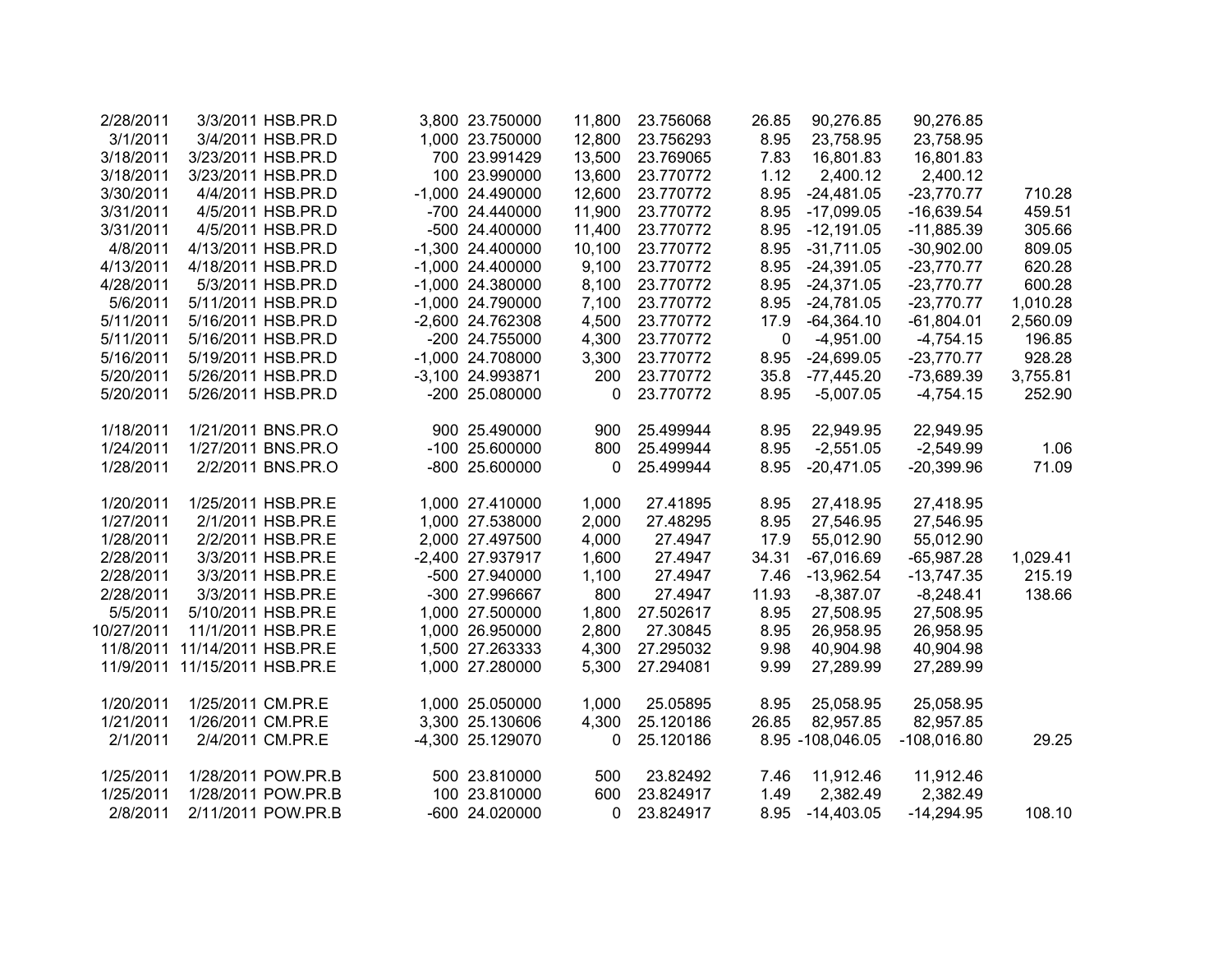| 1/26/2011 | 1/31/2011 MFC.PR.E | 1,600 26.791250    | 1,600        | 26.802438 | 17.9         | 42,883.90    | 42,883.90    |          |
|-----------|--------------------|--------------------|--------------|-----------|--------------|--------------|--------------|----------|
| 1/27/2011 | 2/1/2011 MFC.PR.E  | -1,600 26.870625   | $\mathbf{0}$ | 26.802438 | 8.95         | $-42,984.05$ | $-42,883.90$ | 100.15   |
|           |                    |                    |              |           |              |              |              |          |
| 1/31/2011 | 2/3/2011 GWO.PR.H  | 1,400 22.964286    | 1,400        | 22.96955  | 7.37         | 32, 157.37   | 32, 157.37   |          |
| 1/31/2011 | 2/3/2011 GWO.PR.H  | 400 22.880000      | 1,800        | 22.94965  | $\pmb{0}$    | 9,152.00     | 9,152.00     |          |
| 1/31/2011 | 2/3/2011 GWO.PR.H  | 300 22.930000      | 2,100        | 22.947595 | 1.58         | 6,880.58     | 6,880.58     |          |
| 2/4/2011  | 2/9/2011 GWO.PR.H  | $-1,100$ 23.470000 | 1,000        | 22.947595 | 8.95         | $-25,808.05$ | $-25,242.35$ | 565.70   |
| 2/22/2011 | 2/25/2011 GWO.PR.H | 400 23.750000      | 1,400        | 23.183247 | 8.95         | 9,508.95     | 9,508.95     |          |
| 4/1/2011  | 4/6/2011 GWO.PR.H  | 2,700 23.262222    | 4,100        | 23.241804 | 26.85        | 62,834.85    | 62,834.85    |          |
| 5/3/2011  | 5/6/2011 GWO.PR.H  | 100 22.490000      | 4,200        | 23.226034 | 8.95         | 2,257.95     | 2,257.95     |          |
| 5/5/2011  | 5/10/2011 GWO.PR.H | 1,700 22.750588    | 5,900        | 23.094806 | 34.01        | 38,710.01    | 38,710.01    |          |
| 5/5/2011  | 5/10/2011 GWO.PR.H | 100 22.720000      | 6,000        | 23.088857 | 1.79         | 2,273.79     | 2,273.79     |          |
| 5/5/2011  | 5/10/2011 GWO.PR.H | 1,300 22.722308    | 7,300        | 23.023581 | 0            | 29,539.00    | 29,539.00    |          |
| 5/6/2011  | 5/11/2011 GWO.PR.H | 900 22.970000      | 8,200        | 23.018792 | 8.95         | 20,681.95    | 20,681.95    |          |
| 5/11/2011 | 5/16/2011 GWO.PR.H | 500 23.070000      | 8,700        | 23.022248 | 4.46         | 11,539.46    | 11,539.46    |          |
| 5/11/2011 | 5/16/2011 GWO.PR.H | 300 23.060000      | 9,000        | 23.023805 | 2.69         | 6,920.69     | 6,920.69     |          |
| 5/11/2011 | 5/16/2011 GWO.PR.H | 100 23.070000      | 9,100        | 23.024412 | 0.9          | 2,307.90     | 2,307.90     |          |
| 5/11/2011 | 5/16/2011 GWO.PR.H | 100 23.070000      | 9,200        | 23.025005 | 0.9          | 2,307.90     | 2,307.90     |          |
| 5/13/2011 | 5/18/2011 GWO.PR.H | 400 23.380000      | 9,600        | 23.040542 | 7.16         | 9,359.16     | 9,359.16     |          |
| 5/13/2011 | 5/18/2011 GWO.PR.H | 400 23.342500      | 10,000       | 23.05262  | $\mathbf 0$  | 9,337.00     | 9,337.00     |          |
| 5/13/2011 | 5/18/2011 GWO.PR.H | 100 23.380000      | 10,100       | 23.056039 | 1.79         | 2,339.79     | 2,339.79     |          |
| 5/13/2011 | 5/18/2011 GWO.PR.H | 100 23.340000      | 10,200       | 23.058823 | $\mathbf 0$  | 2,334.00     | 2,334.00     |          |
| 5/16/2011 | 5/19/2011 GWO.PR.H | 400 23.380000      | 10,600       | 23.071425 | 5.11         | 9,357.11     | 9,357.11     |          |
| 5/16/2011 | 5/19/2011 GWO.PR.H | 300 23.320000      | 10,900       | 23.078266 | $\mathbf 0$  | 6,996.00     | 6,996.00     |          |
| 5/16/2011 | 5/19/2011 GWO.PR.H | 200 23.380000      | 11,100       | 23.083934 | 2.56         | 4,678.56     | 4,678.56     |          |
| 5/16/2011 | 5/19/2011 GWO.PR.H | 100 23.380000      | 11,200       | 23.086692 | 1.28         | 2,339.28     | 2,339.28     |          |
| 5/25/2011 | 5/30/2011 GWO.PR.H | -2,800 23.812500   | 8,400        | 23.086692 | 17.9         | $-66,657.10$ | $-64,642.74$ | 2,014.36 |
| 5/27/2011 | 6/1/2011 GWO.PR.H  | -1,500 24.068000   | 6,900        | 23.086692 | 17.9         | $-36,084.10$ | $-34,630.04$ | 1,454.06 |
| 6/8/2011  | 6/13/2011 GWO.PR.H | 2,000 23.799500    | 8,900        | 23.24783  | 8.52         | 47,607.52    | 47,607.52    |          |
| 6/8/2011  | 6/13/2011 GWO.PR.H | 100 23.790000      | 9,000        | 23.253902 | 0.43         | 2,379.43     | 2,379.43     |          |
| 6/9/2011  | 6/14/2011 GWO.PR.H | 1,300 23.830000    | 10,300       | 23.327421 | 8.31         | 30,987.31    | 30,987.31    |          |
| 6/9/2011  | 6/14/2011 GWO.PR.H | 100 23.830000      | 10,400       | 23.332315 | 0.64         | 2,383.64     | 2,383.64     |          |
| 6/10/2011 | 6/15/2011 GWO.PR.H | 1,000 23.800000    | 11,400       | 23.374125 | 8.95         | 23,808.95    | 23,808.95    |          |
| 6/22/2011 | 6/27/2011 GWO.PR.H | 800 23.630000      | 12,200       | 23.391355 | 5.51         | 18,909.51    | 18,909.51    |          |
| 6/22/2011 | 6/27/2011 GWO.PR.H | 500 23.630000      | 12,700       | 23.401021 | 3.44         | 11,818.44    | 11,818.44    |          |
| 8/11/2011 | 8/16/2011 GWO.PR.H | 1,900 23.260526    | 14,600       | 23.383964 | 17.9         | 44,212.90    | 44,212.90    |          |
| 10/3/2011 | 10/6/2011 GWO.PR.H | 1,800 23.509444    | 16,400       | 23.398277 | 8.87         | 42,325.87    | 42,325.87    |          |
| 10/3/2011 | 10/6/2011 GWO.PR.H | 100 23.560000      | 16,500       | 23.399257 | $\mathbf{0}$ | 2,356.00     | 2,356.00     |          |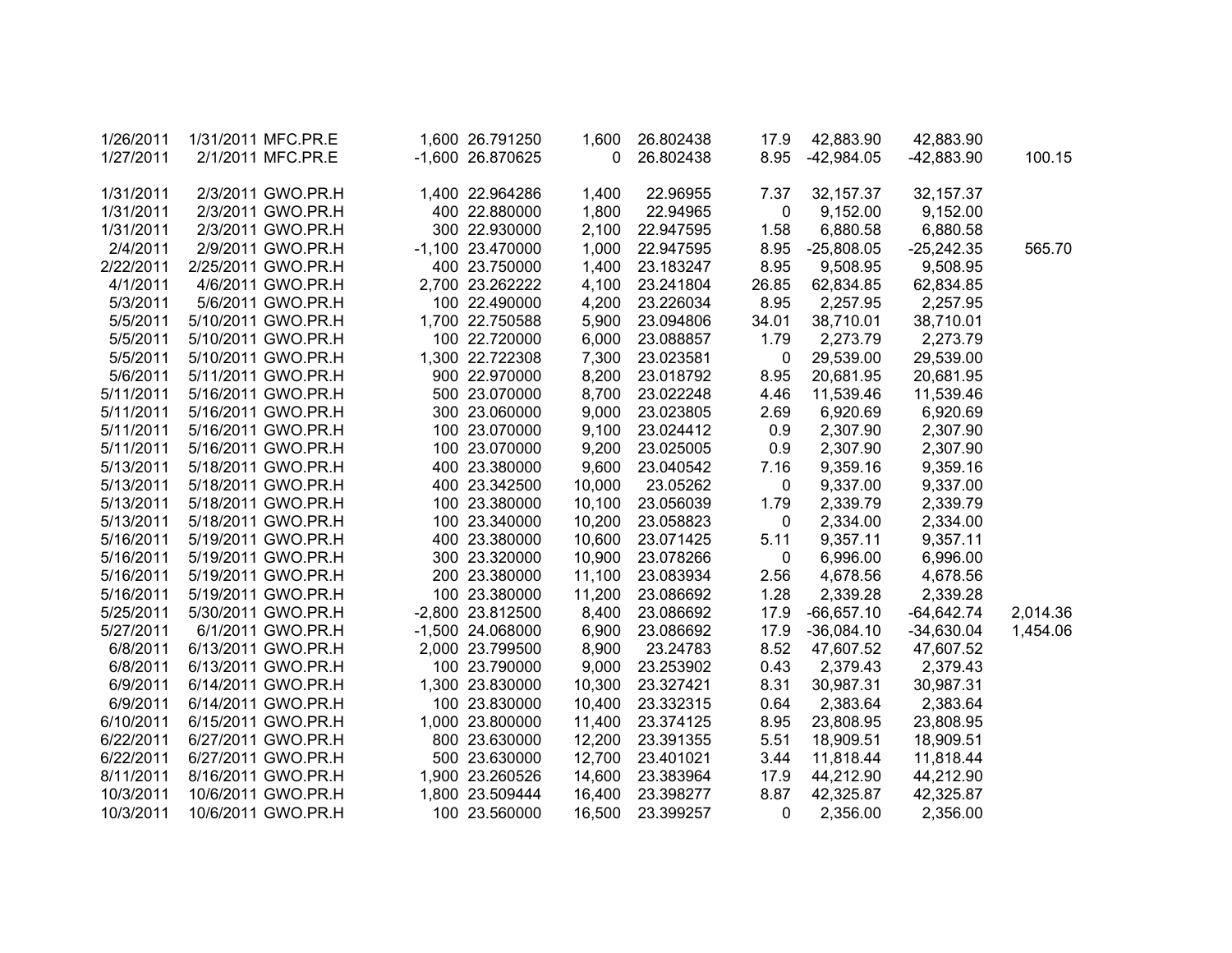| 10/27/2011 |                                | 11/1/2011 GWO.PR.H            | -2,100 23.730000   | 14,400 | 23.399257 | 17.9        | $-49,815.10$ | $-49,138.44$ | 676.66   |
|------------|--------------------------------|-------------------------------|--------------------|--------|-----------|-------------|--------------|--------------|----------|
|            |                                | 11/7/2011 11/10/2011 GWO.PR.H | 1,000 23.700000    | 15,400 | 23.419434 | 9.99        | 23,709.99    | 23,709.99    |          |
| 12/2/2011  |                                | 12/7/2011 GWO.PR.H            | 3,900 23.698718    | 19,300 | 23.47587  | 0           | 92,425.00    | 92,425.00    |          |
| 12/2/2011  |                                | 12/7/2011 GWO.PR.H            | 500 23.690000      | 19,800 | 23.482791 | 29.97       | 11,874.97    | 11,874.97    |          |
| 12/30/2011 |                                | 1/4/2012 GWO.PR.H             | 300 23.670000      | 20,100 | 23.486082 | 9.99        | 7,110.99     | 7,110.99     |          |
|            |                                |                               |                    |        |           |             |              |              |          |
| 1/31/2011  |                                | 2/3/2011 ELF.PR.F             | 800 22.160000      | 800    | 22.171188 | 8.95        | 17,736.95    | 17,736.95    |          |
| 2/1/2011   |                                | 2/4/2011 ELF.PR.F             | 2,000 22.200000    | 2,800  | 22.198161 | 17.9        | 44,417.90    | 44,417.90    |          |
| 2/3/2011   |                                | 2/8/2011 ELF.PR.F             | 2,700 22.258889    | 5,500  | 22.232184 | 23.16       | 60,122.16    | 60,122.16    |          |
| 2/3/2011   |                                | 2/8/2011 ELF.PR.F             | 1,800 22.216667    | 7,300  | 22.230565 | 16.11       | 40,006.11    | 40,006.11    |          |
| 2/3/2011   |                                | 2/8/2011 ELF.PR.F             | 1,800 22.200000    | 9,100  | 22.22629  | 16.12       | 39,976.12    | 39,976.12    |          |
| 2/3/2011   |                                | 2/8/2011 ELF.PR.F             | 1,700 22.303529    | 10,800 | 22.23995  | 16.22       | 37,932.22    | 37,932.22    |          |
| 2/3/2011   |                                | 2/8/2011 ELF.PR.F             | 1,700 22.283529    | 12,500 | 22.247094 | 15.21       | 37,897.21    | 37,897.21    |          |
| 2/3/2011   |                                | 2/8/2011 ELF.PR.F             | 1,400 22.365714    | 13,900 | 22.259942 | 12.53       | 31,324.53    | 31,324.53    |          |
| 2/3/2011   |                                | 2/8/2011 ELF.PR.F             | 900 22.390000      | 14,800 | 22.268395 | 8.05        | 20,159.05    | 20,159.05    |          |
| 3/4/2011   |                                | 3/9/2011 ELF.PR.F             | -1,000 22.645000   | 13,800 | 22.268395 | 8.95        | $-22,636.05$ | $-22,268.40$ | 367.65   |
| 3/29/2011  |                                | 4/1/2011 ELF.PR.F             | -200 22.650000     | 13,600 | 22.268395 | 8.95        | $-4,521.05$  | $-4,453.68$  | 67.37    |
| 5/25/2011  |                                | 5/30/2011 ELF.PR.F            | -400 22.990000     | 13,200 | 22.268395 | 8.95        | $-9,187.05$  | $-8,907.36$  | 279.69   |
| 5/26/2011  |                                | 5/31/2011 ELF.PR.F            | -500 23.170000     | 12,700 | 22.268395 | 8.95        | $-11,576.05$ | $-11,134.20$ | 441.85   |
| 6/13/2011  |                                | 6/16/2011 ELF.PR.F            | -400 23.295000     | 12,300 | 22.268395 | 8.95        | $-9,309.05$  | $-8,907.36$  | 401.69   |
| 6/17/2011  |                                | 6/22/2011 ELF.PR.F            | -600 22.320000     | 11,700 | 22.268395 | 5.38        | -13,386.62   | $-13,361.04$ | 25.58    |
| 6/17/2011  |                                | 6/22/2011 ELF.PR.F            | -400 22.330000     | 11,300 | 22.268395 | 3.57        | $-8,928.43$  | $-8,907.36$  | 21.07    |
| 8/18/2011  | 8/23/2011 ELF.PR.F             |                               | 900 22.742222      | 12,200 | 22.304009 | 8.05        | 20,476.05    | 20,476.05    |          |
| 8/18/2011  | 8/23/2011 ELF.PR.F             |                               | 100 22.730000      | 12,300 | 22.307546 | 0.9         | 2,273.90     | 2,273.90     |          |
|            | 10/12/2011 10/17/2011 ELF.PR.F |                               | 1,700 21.700000    | 14,000 | 22.234412 | 8.95        | 36,898.95    | 36,898.95    |          |
|            | 10/12/2011 10/17/2011 ELF.PR.F |                               | 100 21.700000      | 14,100 | 22.230622 | $\mathbf 0$ | 2,170.00     | 2,170.00     |          |
|            | 10/18/2011 10/21/2011 ELF.PR.F |                               | 1,300 21.953846    | 15,400 | 22.208416 | 17.84       | 28,557.84    | 28,557.84    |          |
|            | 10/18/2011 10/21/2011 ELF.PR.F |                               | 400 22.035000      | 15,800 | 22.204026 | $\mathbf 0$ | 8,814.00     | 8,814.00     |          |
|            | 10/19/2011 10/24/2011 ELF.PR.F |                               | 400 22.280000      | 16,200 | 22.206454 | 8.95        | 8,920.95     | 8,920.95     |          |
|            | 10/21/2011 10/26/2011 ELF.PR.F |                               | 600 22.098333      | 16,800 | 22.203124 | 8.93        | 13,267.93    | 13,267.93    |          |
|            | 10/21/2011 10/26/2011 ELF.PR.F |                               | 400 22.100000      | 17,200 | 22.200726 | 0           | 8,840.00     | 8,840.00     |          |
|            | 11/7/2011 11/10/2011 ELF.PR.F  |                               | -600 22.840000     | 16,600 | 22.200726 | 9.99        | $-13,694.01$ | $-13,320.44$ | 373.57   |
|            | 11/8/2011 11/14/2011 ELF.PR.F  |                               | $-1,000$ 22.830000 | 15,600 | 22.200726 | 9.99        | $-22,820.01$ | $-22,200.73$ | 619.28   |
|            | 11/9/2011 11/15/2011 ELF.PR.F  |                               | -800 22.721250     | 14,800 | 22.200726 | 9.99        | $-18,167.01$ | $-17,760.58$ | 406.43   |
|            | 11/24/2011 11/29/2011 ELF.PR.F |                               | -600 23.001667     | 14,200 | 22.200726 | 9.99        | $-13,791.01$ | $-13,320.44$ | 470.57   |
| 11/29/2011 |                                | 12/2/2011 ELF.PR.F            | $-1,000$ 23.000000 | 13,200 | 22.200726 | 9.99        | $-22,990.01$ | $-22,200.73$ | 789.28   |
| 12/7/2011  |                                | 12/9/2011 ELF.PR.F            | $-1,000$ 23.400000 | 12,200 | 22.200726 | 9.99        | $-23,390.01$ | $-22,200.73$ | 1,189.28 |
| 1/31/2011  |                                | 2/3/2011 WN.PR.D              | 2,100 22.536667    | 2,100  | 22.540929 | 8.95        | 47,335.95    | 47,335.95    |          |
|            |                                |                               |                    |        |           |             |              |              |          |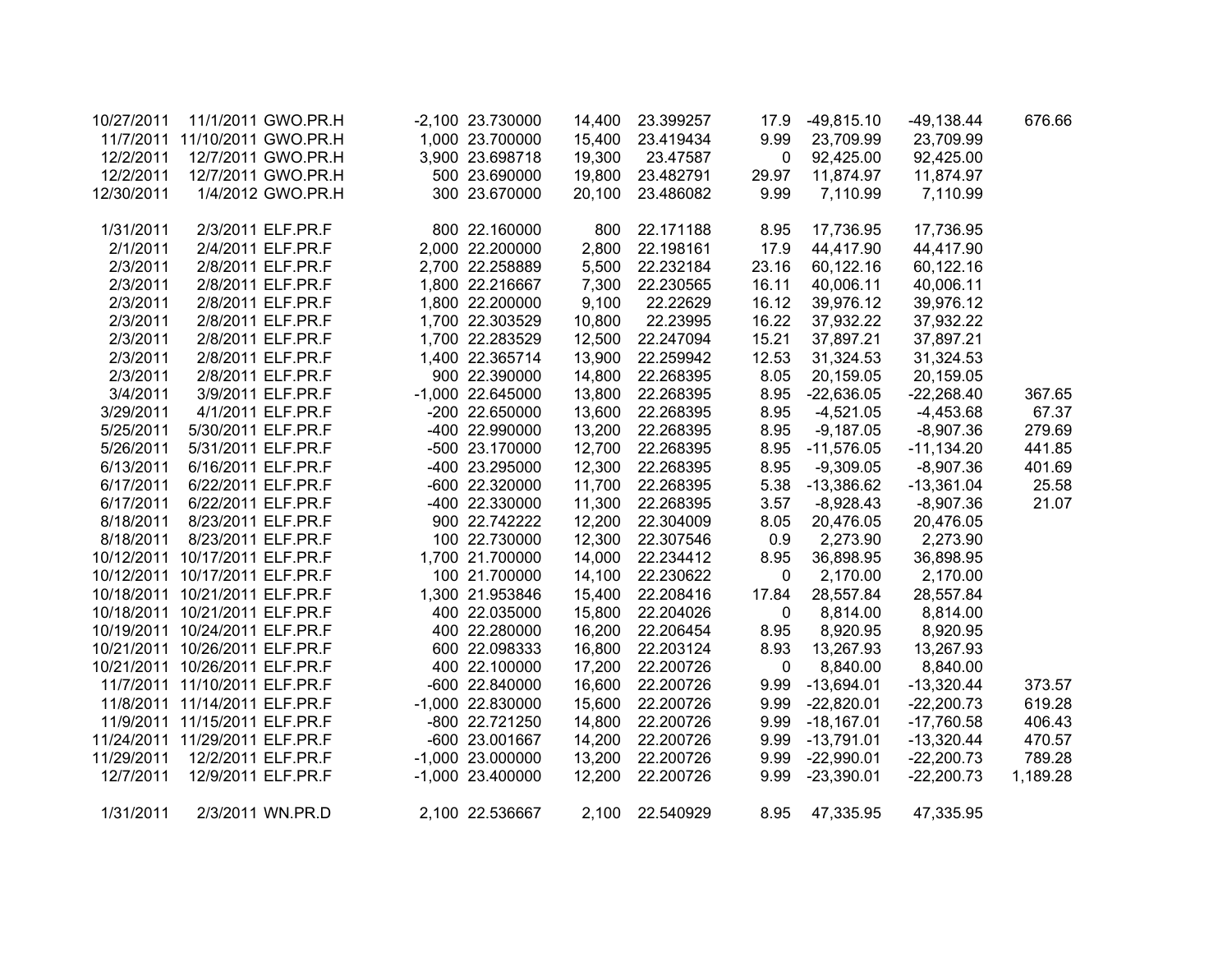| 342.15      | $-47,335.95$ | $-47,678.10$    | 17.9 | 22.540929 | 0            | -2,100 22.712381 | 2/9/2011 WN.PR.D   |                     | 2/4/2011   |
|-------------|--------------|-----------------|------|-----------|--------------|------------------|--------------------|---------------------|------------|
|             | 55,829.95    | 55,829.95       | 8.95 | 10.1509   | 5,500        | 5,500 10.149273  | 2/4/2011 LFE.PR.A  |                     | 2/1/2011   |
| 439.40      | $-30,452.70$ | $-30,892.10$    | 17.9 | 10.1509   | 2,500        | -3,000 10.303333 | 3/22/2011 LFE.PR.A |                     | 3/17/2011  |
| 413.80      | $-25,377.25$ | $-25,791.05$    | 8.95 | 10.1509   | $\mathbf{0}$ | -2,500 10.320000 | 3/30/2011 LFE.PR.A |                     | 3/25/2011  |
|             | 18,072.95    | 18,072.95       | 8.95 | 22.591188 | 800          | 800 22.580000    | 2/4/2011 CIU.PR.A  |                     | 2/1/2011   |
| 78.10       | $-18,072.95$ | $-18,151.05$    | 8.95 | 22.591188 | $\mathbf 0$  | -800 22.700000   | 2/14/2011 CIU.PR.A |                     | 2/9/2011   |
|             | 27,188.95    | 27,188.95       | 8.95 | 22.657458 | 1,200        | 1,200 22.650000  | 4/4/2011 CIU.PR.A  |                     | 3/30/2011  |
|             | 9,016.95     | 9,016.95        | 8.95 | 22.628688 | 1,600        | 400 22.520000    | 4/6/2011 CIU.PR.A  |                     | 4/1/2011   |
|             | 11,263.95    | 11,263.95       | 8.95 | 22.60469  | 2,100        | 500 22.510000    | 4/8/2011 CIU.PR.A  |                     | 4/5/2011   |
| 253.77      | $-15,823.28$ | $-16,077.05$    | 8.95 | 22.60469  | 1,400        | -700 22.980000   | 4/19/2011 CIU.PR.A |                     | 4/14/2011  |
|             | 9,033.95     | 9,033.95        | 8.95 | 22.600287 | 1,800        | 400 22.562500    | 4/28/2011 CIU.PR.A |                     | 4/25/2011  |
|             | 2,255.00     | 2,255.00        | 0    | 22.59764  | 1,900        | 100 22.550000    | 4/28/2011 CIU.PR.A |                     | 4/25/2011  |
|             | 6,788.95     | 6,788.95        | 8.95 | 22.60203  | 2,200        | 300 22.600000    | 4/29/2011 CIU.PR.A |                     | 4/26/2011  |
|             | 13,574.95    | 13,574.95       | 8.95 | 22.606935 | 2,800        | 600 22.610000    | 5/3/2011 CIU.PR.A  |                     | 4/28/2011  |
|             | 20,493.95    | 20,493.95       | 8.95 | 22.646856 | 3,700        | 900 22.761111    | 5/9/2011 CIU.PR.A  |                     | 5/4/2011   |
|             | 2,270.00     | 2,270.00        | 0    | 22.648254 | 3,800        | 100 22.700000    | 5/9/2011 CIU.PR.A  |                     | 5/4/2011   |
|             | 9,052.95     | 9,052.95        | 8.95 | 22.646742 | 4,200        | 400 22.610000    | 5/11/2011 CIU.PR.A |                     | 5/6/2011   |
|             | 11,352.46    | 11,352.46       | 7.46 | 22.652931 | 4,700        | 500 22.690000    | 5/12/2011 CIU.PR.A |                     | 5/9/2011   |
|             | 4,530.00     | 4,530.00        | 0    | 22.652812 | 4,900        | 200 22.650000    | 5/12/2011 CIU.PR.A |                     | 5/9/2011   |
|             | 2,270.49     | 2,270.49        | 1.49 | 22.653853 | 5,000        | 100 22.690000    | 5/12/2011 CIU.PR.A |                     | 5/9/2011   |
|             | 2,269.00     | 2,269.00        | 0    | 22.654562 | 5,100        | 100 22.690000    | 5/12/2011 CIU.PR.A |                     | 5/9/2011   |
| 116.49      | $-22,654.56$ | $-22,771.05$    | 8.95 | 22.654562 | 4,100        | -1,000 22.780000 | 5/19/2011 CIU.PR.A |                     | 5/16/2011  |
| 153.89      | $-40,778.21$ | $-40,932.10$    | 17.9 | 22.654562 | 2,300        | -1,800 22.750000 | 8/10/2011 CIU.PR.A |                     | 8/5/2011   |
| 785.56      | $-52,105.49$ | $-52,891.05$    | 8.95 | 22.654562 | 0            | -2,300 23.000000 | 8/16/2011 CIU.PR.A |                     | 8/11/2011  |
|             | 36,962.90    | 36,962.90       | 17.9 | 18.48145  | 2,000        | 2,000 18.472500  | 2/7/2011 CZP.PR.A  |                     | 2/2/2011   |
|             | 18,438.95    | 18,438.95       | 8.95 | 18.467283 | 3,000        | 1,000 18.430000  | 2/8/2011 CZP.PR.A  |                     | 2/3/2011   |
|             | 18,458.95    | 18,458.95       | 8.95 | 18.4652   | 4,000        | 1,000 18.450000  | 2/9/2011 CZP.PR.A  |                     | 2/4/2011   |
|             | 22,309.70    | 22,309.70       | 9.7  | 18.494327 | 5,200        | 1,200 18.583333  | 2/16/2011 CZP.PR.A |                     | 2/11/2011  |
|             | 14,886.20    | 14,886.20       | 8.2  | 18.50945  | 6,000        | 800 18.597500    | 2/16/2011 CZP.PR.A |                     | 2/11/2011  |
|             | 27,893.95    | 27,893.95       | 8.95 | 18.526753 | 7,500        | 1,500 18.590000  | 3/31/2011 CZP.PR.A |                     | 3/28/2011  |
|             | 35,103.95    | 35,103.95       | 8.95 | 18.321537 | 9,500        | 2,000 17.547500  | 7/7/2011 CZP.PR.A  |                     | 7/4/2011   |
| $-1,007.04$ | $-12,825.08$ | $-11,818.04$    | 8.96 | 18.321537 | 8,800        | -700 16.895714   |                    | 10/27/2011 CZP.PR.A | 10/24/2011 |
|             | 29,453.95    | 29,453.95       | 8.95 | 10.156534 | 2,900        | 2,900 10.153448  | 2/8/2011 FFN.PR.A  |                     | 2/3/2011   |
| 1.10        | $-29,453.95$ | 8.95 -29,455.05 |      | 10.156534 | 0            | -2,900 10.160000 | 2/17/2011 FFN.PR.A |                     | 2/14/2011  |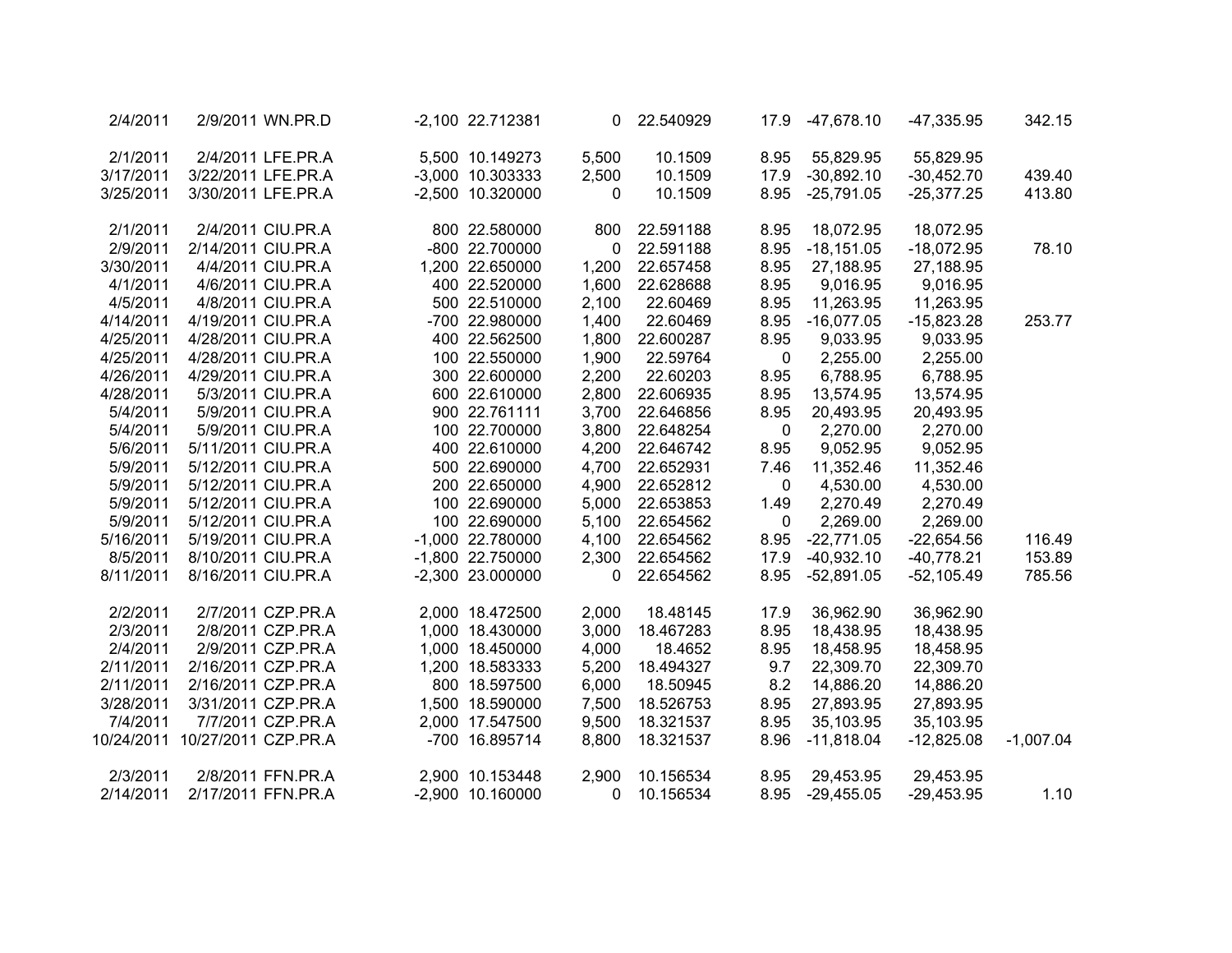| 2/3/2011   |                                  | 2/8/2011 PWF.PR.F  | 600 23.550000    | 600      | 23.564917 | 8.95        | 14,138.95    | 14,138.95     |           |
|------------|----------------------------------|--------------------|------------------|----------|-----------|-------------|--------------|---------------|-----------|
| 2/8/2011   |                                  | 2/11/2011 PWF.PR.F | -600 23.720000   | $\Omega$ | 23.564917 | 8.95        | $-14,223.05$ | $-14, 138.95$ | 84.10     |
|            |                                  |                    |                  |          |           |             |              |               |           |
| 2/4/2011   |                                  | 2/9/2011 IAG.PR.A  | 1,400 22.291429  | 1,400    | 22.297822 | 8.95        | 31,216.95    | 31,216.95     |           |
| 2/9/2011   |                                  | 2/14/2011 IAG.PR.A | 1,000 22.480000  | 2,400    | 22.377459 | 8.95        | 22,488.95    | 22,488.95     |           |
| 2/17/2011  |                                  | 2/23/2011 IAG.PR.A | 900 22.600000    | 3,300    | 22.440591 | 8.05        | 20,348.05    | 20,348.05     |           |
| 2/17/2011  |                                  | 2/23/2011 IAG.PR.A | 100 22.600000    | 3,400    | 22.445544 | 0.9         | 2,260.90     | 2,260.90      |           |
| 2/22/2011  |                                  | 2/25/2011 IAG.PR.A | 700 22.542857    | 4,100    | 22.464342 | 8.95        | 15,788.95    | 15,788.95     |           |
| 3/1/2011   |                                  | 3/4/2011 IAG.PR.A  | 200 22.450000    | 4,300    | 22.465756 | 8.95        | 4,498.95     | 4,498.95      |           |
| 3/2/2011   |                                  | 3/7/2011 IAG.PR.A  | 800 22.300000    | 5,100    | 22.44151  | 8.95        | 17,848.95    | 17,848.95     |           |
| 3/3/2011   |                                  | 3/8/2011 IAG.PR.A  | 600 22.383333    | 5,700    | 22.436956 | 8.95        | 13,438.95    | 13,438.95     |           |
| 3/4/2011   |                                  | 3/9/2011 IAG.PR.A  | 700 22.414286    | 6,400    | 22.435875 | 8.95        | 15,698.95    | 15,698.95     |           |
| 3/7/2011   |                                  | 3/10/2011 IAG.PR.A | 100 22.400000    | 6,500    | 22.436012 | 4.48        | 2,244.48     | 2,244.48      |           |
| 3/7/2011   |                                  | 3/10/2011 IAG.PR.A | 100 22.400000    | 6,600    | 22.436144 | 4.47        | 2,244.47     | 2,244.47      |           |
| 3/7/2011   |                                  | 3/10/2011 IAG.PR.A | 100 22.390000    | 6,700    | 22.435455 | $\mathbf 0$ | 2,239.00     | 2,239.00      |           |
| 3/7/2011   |                                  | 3/10/2011 IAG.PR.A | 100 22.390000    | 6,800    | 22.434787 | $\mathbf 0$ | 2,239.00     | 2,239.00      |           |
| 3/9/2011   |                                  | 3/14/2011 IAG.PR.A | 1,400 22.593571  | 8,200    | 22.46397  | 17          | 31,648.00    | 31,648.00     |           |
| 3/9/2011   |                                  | 3/14/2011 IAG.PR.A | 100 22.590000    | 8,300    | 22.465596 | 0.9         | 2,259.90     | 2,259.90      |           |
| 3/9/2011   |                                  | 3/14/2011 IAG.PR.A | 400 22.560000    | 8,700    | 22.469937 | $\mathbf 0$ | 9,024.00     | 9,024.00      |           |
| 3/15/2011  |                                  | 3/18/2011 IAG.PR.A | 200 22.545000    | 8,900    | 22.472294 | 5.97        | 4,514.97     | 4,514.97      |           |
| 3/15/2011  |                                  | 3/18/2011 IAG.PR.A | 100 22.540000    | 9,000    | 22.473378 | 2.98        | 2,256.98     | 2,256.98      |           |
| 3/16/2011  |                                  | 3/21/2011 IAG.PR.A | 2,900 22.500000  | 11,900   | 22.480618 | 8.95        | 65,258.95    | 65,258.95     |           |
| 5/26/2011  |                                  | 5/31/2011 IAG.PR.A | 2,900 22.580345  | 14,800   | 22.500764 | 8.95        | 65,491.95    | 65,491.95     |           |
| 5/26/2011  |                                  | 5/31/2011 IAG.PR.A | 100 22.570000    | 14,900   | 22.501228 | $\mathbf 0$ | 2,257.00     | 2,257.00      |           |
| 6/13/2011  |                                  | 6/16/2011 IAG.PR.A | 500 22.730000    | 15,400   | 22.509237 | 8.95        | 11,373.95    | 11,373.95     |           |
| 6/30/2011  |                                  | 7/6/2011 IAG.PR.A  | 400 22.620000    | 15,800   | 22.512608 | 8.95        | 9,056.95     | 9,056.95      |           |
| 7/4/2011   |                                  | 7/7/2011 IAG.PR.A  | 1,000 22.630000  | 16,800   | 22.520128 | 8.95        | 22,638.95    | 22,638.95     |           |
|            | 10/5/2011 10/11/2011 IAG.PR.A    |                    | -600 21.930000   | 16,200   | 22.520128 | 8.95        | $-13,149.05$ | $-13,512.08$  | $-363.03$ |
| 10/13/2011 | 10/18/2011 IAG.PR.A              |                    | 1,400 22.295000  | 17,600   | 22.502729 | 8.95        | 31,221.95    | 31,221.95     |           |
|            | 12/23/2011  12/30/2011  IAG.PR.A |                    | -3,400 23.550000 | 14,200   | 22.502729 | 39.96       | $-80,030.04$ | $-76,509.28$  | 3,520.76  |
|            |                                  |                    |                  |          |           |             |              |               |           |
| 2/4/2011   |                                  | 2/9/2011 MFC.PR.D  | 1,000 27.500000  | 1,000    | 27.50895  | 8.95        | 27,508.95    | 27,508.95     |           |
| 2/11/2011  |                                  | 2/16/2011 MFC.PR.D | 1,000 27.500000  | 2,000    | 27.50895  | 8.95        | 27,508.95    | 27,508.95     |           |
| 2/16/2011  |                                  | 2/22/2011 MFC.PR.D | -1,000 27.458000 | 1,000    | 27.50895  | 8.95        | $-27,449.05$ | $-27,508.95$  | $-59.90$  |
| 5/13/2011  |                                  | 5/18/2011 MFC.PR.D | -1,000 27.369000 | 0        | 27.50895  | 8.95        | $-27,360.05$ | $-27,508.95$  | $-148.90$ |
|            |                                  |                    |                  |          |           |             |              |               |           |
| 2/4/2011   |                                  | 2/9/2011 GWO.PR.G  | 1,200 24.030000  | 1,200    | 24.044917 | 17.9        | 28,853.90    | 28,853.90     |           |
| 2/7/2011   |                                  | 2/10/2011 GWO.PR.G | 3,000 24.264667  | 4,200    | 24.206143 | 17.9        | 72,811.90    | 72,811.90     |           |
| 2/14/2011  |                                  | 2/17/2011 GWO.PR.G | -2,100 24.584286 | 2,100    | 24.206143 | 20.58       | $-51,606.42$ | $-50,832.90$  | 773.52    |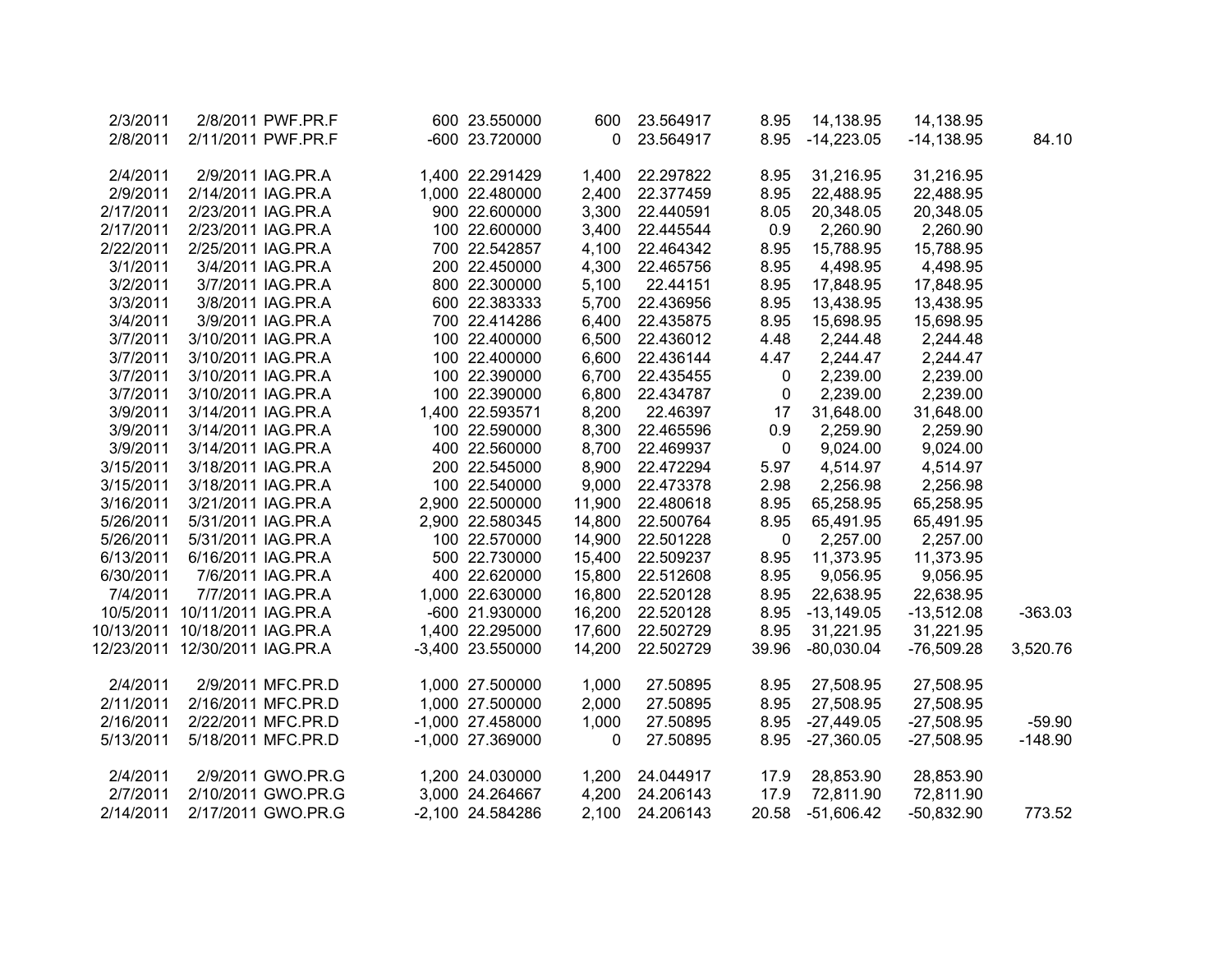| 2/14/2011 |                   | 2/17/2011 GWO.PR.G | -500 24.580000     | 1,600        | 24.206143 | 4.48  | $-12,285.52$ | $-12,103.07$ | 182.45   |
|-----------|-------------------|--------------------|--------------------|--------------|-----------|-------|--------------|--------------|----------|
| 2/14/2011 |                   | 2/17/2011 GWO.PR.G | -200 24.600000     | 1,400        | 24.206143 | 1.79  | $-4,918.21$  | $-4,841.23$  | 76.98    |
| 2/15/2011 |                   | 2/18/2011 GWO.PR.G | -1,400 24.735714   | 0            | 24.206143 | 8.95  | $-34,621.05$ | $-33,888.60$ | 732.45   |
| 2/4/2011  |                   | 2/9/2011 WN.PR.E   | 3,200 21.040625    | 3,200        | 21.049328 | 27.85 | 67,357.85    | 67,357.85    |          |
| 2/11/2011 | 2/16/2011 WN.PR.E |                    | -1,000 21.270000   | 2,200        | 21.049328 | 8.95  | $-21,261.05$ | $-21,049.33$ | 211.72   |
| 2/11/2011 | 2/16/2011 WN.PR.E |                    | -700 21.205714     | 1,500        | 21.049328 | 8.95  | $-14,835.05$ | $-14,734.53$ | 100.52   |
| 2/22/2011 | 2/25/2011 WN.PR.E |                    | -1,500 21.290000   | 0            | 21.049328 | 8.95  | $-31,926.05$ | $-31,573.99$ | 352.06   |
| 2/10/2011 | 2/15/2011 CM.PR.I |                    | 1,700 23.984118    | 1,700        | 23.993065 | 15.21 | 40,788.21    | 40,788.21    |          |
| 2/10/2011 | 2/15/2011 CM.PR.I |                    | 300 23.990000      | 2,000        | 23.99395  | 2.69  | 7,199.69     | 7,199.69     |          |
| 2/16/2011 | 2/22/2011 CM.PR.I |                    | 1,000 24.000000    | 3,000        | 23.99895  | 8.95  | 24,008.95    | 24,008.95    |          |
| 3/1/2011  | 3/4/2011 CM.PR.I  |                    | $-3,000$ 24.160000 | $\mathbf{0}$ | 23.99895  | 8.95  | $-72,471.05$ | $-71,996.85$ | 474.20   |
| 3/14/2011 | 3/17/2011 CM.PR.I |                    | 4,900 24.019184    | 4,900        | 24.022551 | 16.5  | 117,710.50   | 117,710.50   |          |
| 3/14/2011 | 3/17/2011 CM.PR.I |                    | 400 23.990000      | 5,300        | 24.020306 | 1.12  | 9,597.12     | 9,597.12     |          |
| 3/14/2011 | 3/17/2011 CM.PR.I |                    | 100 23.990000      | 5,400        | 24.019797 | 0.28  | 2,399.28     | 2,399.28     |          |
| 3/17/2011 | 3/22/2011 CM.PR.I |                    | 1,000 23.991000    | 6,400        | 24.016372 | 6.88  | 23,997.88    | 23,997.88    |          |
| 3/17/2011 | 3/22/2011 CM.PR.I |                    | 300 23.990000      | 6,700        | 24.0155   | 2.07  | 7,199.07     | 7,199.07     |          |
| 3/18/2011 | 3/23/2011 CM.PR.I |                    | -2,000 24.173000   | 4,700        | 24.0155   | 17.9  | $-48,328.10$ | $-48,031.00$ | 297.10   |
| 4/13/2011 | 4/18/2011 CM.PR.I |                    | 1,000 24.000000    | 5,700        | 24.014351 | 8.95  | 24,008.95    | 24,008.95    |          |
| 5/4/2011  | 5/9/2011 CM.PR.I  |                    | -700 24.690000     | 5,000        | 24.014351 | 6.26  | $-17,276.74$ | $-16,810.05$ | 466.69   |
| 5/4/2011  | 5/9/2011 CM.PR.I  |                    | -300 24.680000     | 4,700        | 24.014351 | 2.69  | $-7,401.31$  | $-7,204.31$  | 197.00   |
| 5/5/2011  | 5/10/2011 CM.PR.I |                    | -2,200 24.554545   | 2,500        | 24.014351 | 17.9  | $-54,002.10$ | $-52,831.57$ | 1,170.53 |
| 5/9/2011  | 5/12/2011 CM.PR.I |                    | -1,600 24.522500   | 900          | 24.014351 | 17.9  | $-39,218.10$ | $-38,422.96$ | 795.14   |
| 5/11/2011 | 5/16/2011 CM.PR.I |                    | -900 24.620000     | $\Omega$     | 24.014351 | 8.95  | $-22,149.05$ | $-21,612.92$ | 536.13   |
| 2/10/2011 | 2/15/2011 RY.PR.A |                    | 1,000 23.930000    | 1,000        | 23.93895  | 8.95  | 23,938.95    | 23,938.95    |          |
| 2/11/2011 | 2/16/2011 RY.PR.A |                    | -1,000 23.906000   | 0            | 23.93895  | 8.95  | $-23,897.05$ | $-23,938.95$ | $-41.90$ |
| 2/15/2011 |                   | 2/18/2011 BMO.PR.J | 900 23.900000      | 900          | 23.908944 | 8.05  | 21,518.05    | 21,518.05    |          |
| 2/15/2011 |                   | 2/18/2011 BMO.PR.J | 100 23.900000      | 1,000        | 23.90895  | 0.9   | 2,390.90     | 2,390.90     |          |
| 2/25/2011 |                   | 3/2/2011 BMO.PR.J  | -900 23.905556     | 100          | 23.90895  | 8.05  | $-21,506.95$ | $-21,518.06$ | $-11.10$ |
| 2/25/2011 |                   | 3/2/2011 BMO.PR.J  | -100 23.910000     | $\mathbf{0}$ | 23.90895  | 0.9   | $-2,390.10$  | $-2,390.90$  | $-0.80$  |
| 2/16/2011 |                   | 2/22/2011 YLO.PR.B | 400 21.000000      | 400          | 21.012775 | 5.11  | 8,405.11     | 8,405.11     |          |
| 2/16/2011 |                   | 2/22/2011 YLO.PR.B | 300 20.960000      | 700          | 20.995643 | 3.84  | 6,291.84     | 6,291.84     |          |
| 3/11/2011 |                   | 3/16/2011 YLO.PR.B | 1,000 20.119000    | 1,700        | 20.485235 | 8.95  | 20,127.95    | 20,127.95    |          |
| 4/19/2011 |                   | 4/25/2011 YLO.PR.B | 500 18.550000      | 2,200        | 20.049477 | 8.95  | 9,283.95     | 9,283.95     |          |
| 5/26/2011 |                   | 5/31/2011 YLO.PR.B | 1,900 17.220000    | 4,100        | 18.740439 | 8.95  | 32,726.95    | 32,726.95    |          |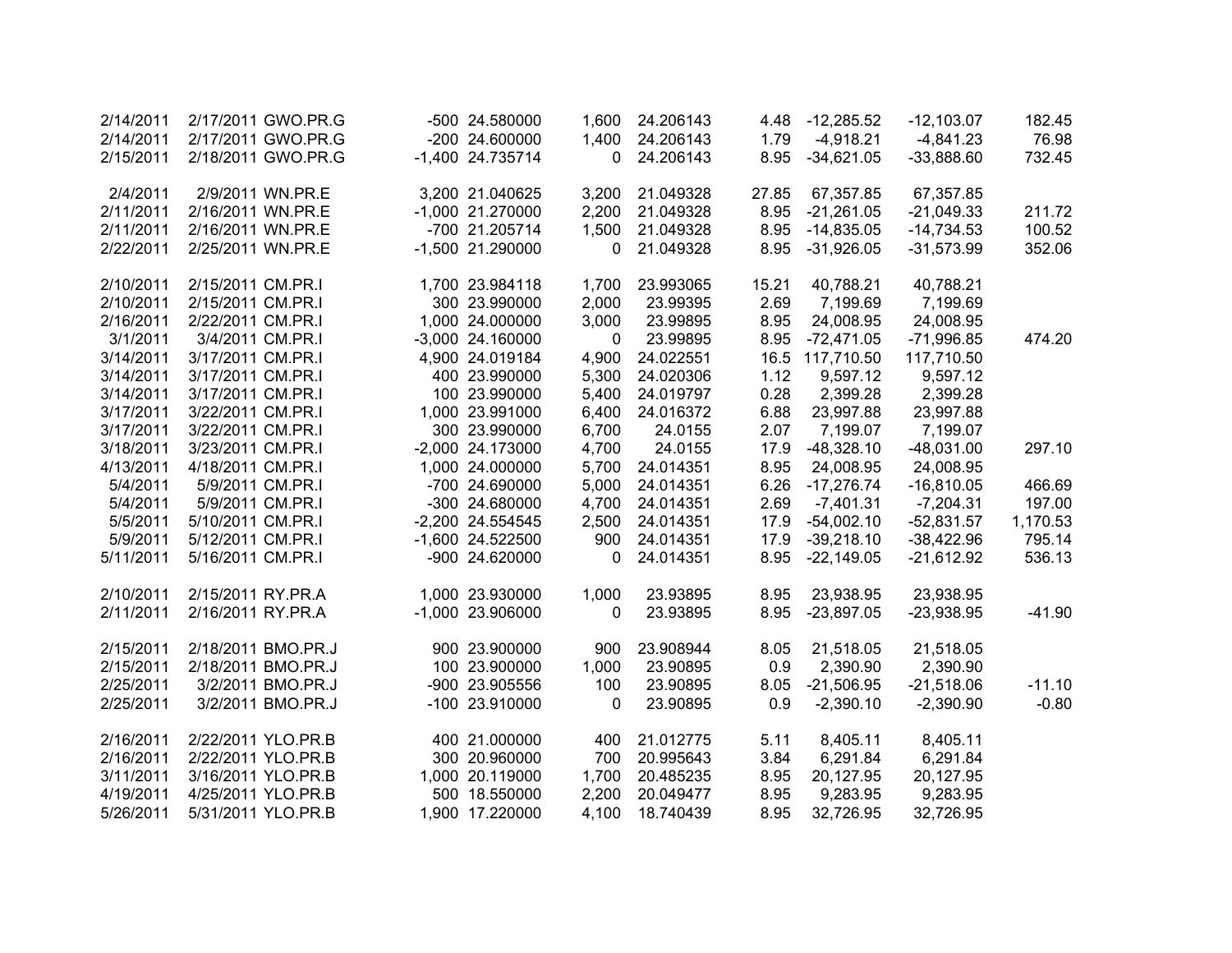| 5/30/2011 | 6/2/2011 YLO.PR.B  |       | 1,000 15.650000  | 5,100        | 18.136225 | 8.95         | 15,658.95    | 15,658.95    |           |
|-----------|--------------------|-------|------------------|--------------|-----------|--------------|--------------|--------------|-----------|
| 6/17/2011 | 6/22/2011 YLO.PR.B |       | 1,000 15.699000  | 6,100        | 17.73668  | $\mathbf{0}$ | 15,699.00    | 15,699.00    |           |
| 6/28/2011 | 7/4/2011 YLO.PR.B  |       | 1,000 13.600000  | 7,100        | 17.15531  | 8.95         | 13,608.95    | 13,608.95    |           |
| 7/12/2011 | 7/15/2011 YLO.PR.B |       | 200 14.100000    | 7,300        | 17.072829 | 8.95         | 2,828.95     | 2,828.95     |           |
| 7/19/2011 | 7/22/2011 YLO.PR.B |       | 1,000 12.650000  | 8,300        | 16.541036 | 8.95         | 12,658.95    | 12,658.95    |           |
| 9/22/2011 | 9/27/2011 YLO.PR.B | 2,000 | 3.798000         | 10,300       | 14.067529 | 8.95         | 7,604.95     | 7,604.95     |           |
| 2/17/2011 | 2/23/2011 RY.PR.E  |       | 500 23.838000    | 500          | 23.84694  | 4.47         | 11,923.47    | 11,923.47    |           |
| 2/17/2011 | 2/23/2011 RY.PR.E  |       | 300 23.810000    | 800          | 23.83645  | 2.69         | 7,145.69     | 7,145.69     |           |
| 2/17/2011 | 2/23/2011 RY.PR.E  |       | 200 23.820000    | 1,000        | 23.83495  | 1.79         | 4,765.79     | 4,765.79     |           |
| 2/23/2011 | 2/28/2011 RY.PR.E  |       | -1,000 23.660000 | $\mathbf{0}$ | 23.83495  | 8.95         | $-23,651.05$ | $-23,834.95$ | $-183.90$ |
| 5/17/2011 | 5/20/2011 RY.PR.E  |       | 500 24.240000    | 500          | 24.25492  | 7.46         | 12,127.46    | 12,127.46    |           |
| 5/17/2011 | 5/20/2011 RY.PR.E  |       | 100 24.240000    | 600          | 24.254917 | 1.49         | 2,425.49     | 2,425.49     |           |
| 5/19/2011 | 5/25/2011 RY.PR.E  |       | -300 24.260000   | 300          | 24.254917 | 4.47         | $-7,273.53$  | $-7,276.48$  | $-2.94$   |
| 5/19/2011 | 5/25/2011 RY.PR.E  |       | -300 24.260000   | 0            | 24.254917 | 4.48         | $-7,273.52$  | $-7,276.48$  | $-2.95$   |
| 2/18/2011 | 2/24/2011 CCS.PR.C |       | 1,000 21.470000  | 1,000        | 21.47895  | 8.95         | 21,478.95    | 21,478.95    |           |
| 2/24/2011 | 3/1/2011 CCS.PR.C  |       | 1,000 21.460000  | 2,000        | 21.47395  | 8.95         | 21,468.95    | 21,468.95    |           |
| 3/15/2011 | 3/18/2011 CCS.PR.C |       | 2,200 21.050000  | 4,200        | 21.256143 | 17.9         | 46,327.90    | 46,327.90    |           |
| 3/18/2011 | 3/23/2011 CCS.PR.C |       | 1,500 21.360000  | 5,700        | 21.285044 | 8.95         | 32,048.95    | 32,048.95    |           |
| 2/22/2011 | 2/25/2011 RY.PR.C  |       | 1,100 23.998182  | 1,100        | 24.005064 | 7.57         | 26,405.57    | 26,405.57    |           |
| 2/22/2011 | 2/25/2011 RY.PR.C  |       | 200 23.990000    | 1,300        | 24.003808 | 1.38         | 4,799.38     | 4,799.38     |           |
| 3/2/2011  | 3/7/2011 RY.PR.C   |       | -1,300 23.800000 | $\mathbf 0$  | 24.003808 | 8.95         | $-30,931.05$ | $-31,204.95$ | $-273.90$ |
| 3/2/2011  | 3/7/2011 RY.PR.F   |       | 900 23.730000    | 900          | 23.736889 | 6.2          | 21,363.20    | 21,363.20    |           |
| 3/2/2011  | 3/7/2011 RY.PR.F   |       | 300 23.740000    | 1,200        | 23.739383 | 2.06         | 7,124.06     | 7,124.06     |           |
| 3/2/2011  | 3/7/2011 RY.PR.F   |       | 100 23.720000    | 1,300        | 23.738423 | 0.69         | 2,372.69     | 2,372.69     |           |
| 3/14/2011 | 3/17/2011 RY.PR.F  |       | 600 23.300000    | 1,900        | 23.604684 | 8.95         | 13,988.95    | 13,988.95    |           |
| 5/4/2011  | 5/9/2011 RY.PR.F   |       | -1,000 23.880000 | 900          | 23.604684 | 8.95         | $-23,871.05$ | $-23,604.68$ | 266.37    |
| 5/5/2011  | 5/10/2011 RY.PR.F  |       | -900 23.815556   | 0            | 23.604684 | 8.95         | $-21,425.05$ | $-21,244.22$ | 180.83    |
| 3/4/2011  | 3/9/2011 ELF.PR.G  |       | 1,300 20.703846  | 1,300        | 20.716369 | 16.28        | 26,931.28    | 26,931.28    |           |
| 3/4/2011  | 3/9/2011 ELF.PR.G  |       | 200 20.720000    | 1,500        | 20.717933 | 1.62         | 4,145.62     | 4,145.62     |           |
| 3/15/2011 | 3/18/2011 ELF.PR.G |       | 1,500 20.400000  | 3,000        | 20.56456  | 16.78        | 30,616.78    | 30,616.78    |           |
| 3/15/2011 | 3/18/2011 ELF.PR.G |       | 600 20.538333    | 3,600        | 20.560189 | 0            | 12,323.00    | 12,323.00    |           |
| 3/15/2011 | 3/18/2011 ELF.PR.G |       | 100 20.550000    | 3,700        | 20.559913 | $\mathbf 0$  | 2,055.00     | 2,055.00     |           |
| 3/15/2011 | 3/18/2011 ELF.PR.G |       | 100 20.400000    | 3,800        | 20.556    | 1.12         | 2,041.12     | 2,041.12     |           |
| 5/20/2011 | 5/26/2011 ELF.PR.G |       | 900 20.667778    | 4,700        | 20.579117 | 8.05         | 18,609.05    | 18,609.05    |           |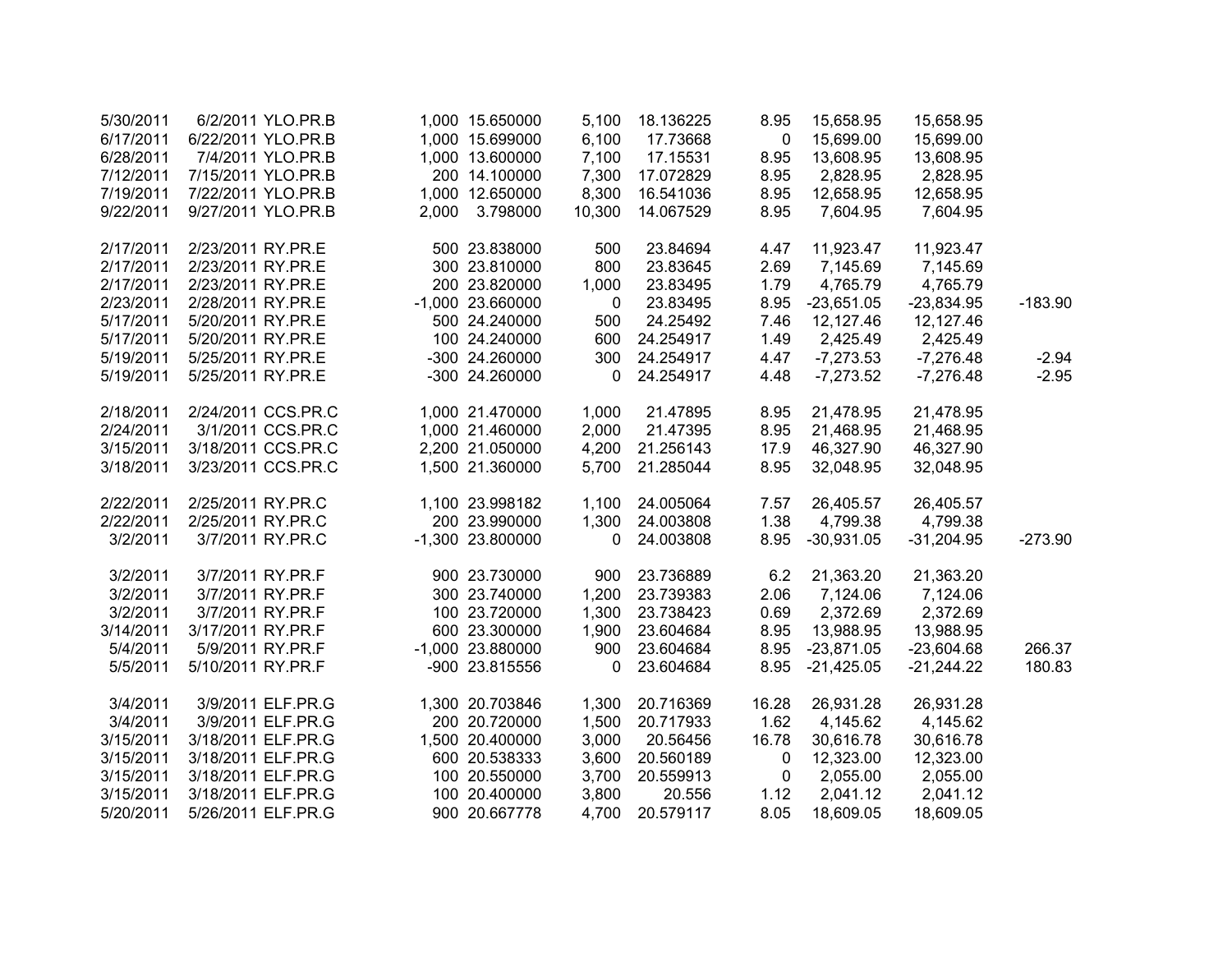| 5/20/2011  |                               | 5/26/2011 ELF.PR.G | 100 20.610000    | 4,800 | 20.579948 | 0.9         | 2,061.90     | 2,061.90     |           |
|------------|-------------------------------|--------------------|------------------|-------|-----------|-------------|--------------|--------------|-----------|
| 5/25/2011  |                               | 5/30/2011 ELF.PR.G | 1,000 20.620000  | 5,800 | 20.588397 | 8.95        | 20,628.95    | 20,628.95    |           |
| 6/2/2011   |                               | 6/7/2011 ELF.PR.G  | 1,000 21.100000  | 6,800 | 20.664949 | 8.95        | 21,108.95    | 21,108.95    |           |
| 6/30/2011  |                               | 7/6/2011 ELF.PR.G  | 300 20.980000    | 7,100 | 20.679206 | 6.71        | 6,300.71     | 6,300.71     |           |
| 6/30/2011  |                               | 7/6/2011 ELF.PR.G  | 100 20.970000    | 7,200 | 20.683556 | 2.24        | 2,099.24     | 2,099.24     |           |
| 7/4/2011   |                               | 7/7/2011 ELF.PR.G  | 200 21.000000    | 7,400 | 20.693318 | 8.95        | 4,208.95     | 4,208.95     |           |
| 8/18/2011  |                               | 8/23/2011 ELF.PR.G | 500 20.810000    | 7,900 | 20.701835 | 8.95        | 10,413.95    | 10,413.95    |           |
| 10/18/2011 | 10/21/2011 ELF.PR.G           |                    | -1,700 20.650000 | 6,200 | 20.701835 | 17.9        | $-35,087.10$ | $-35,193.12$ | $-106.02$ |
| 10/19/2011 | 10/24/2011 ELF.PR.G           |                    | -400 20.780000   | 5,800 | 20.701835 | 8.95        | $-8,303.05$  | $-8,280.73$  | 22.32     |
| 3/25/2011  |                               | 3/30/2011 BNS.PR.L | 1,100 24.042727  | 1,100 | 24.050863 | 8.95        | 26,455.95    | 26,455.95    |           |
| 3/28/2011  |                               | 3/31/2011 BNS.PR.L | -800 24.050000   | 300   | 24.050863 | 6.51        | $-19,233.49$ | $-19,240.69$ | $-7.20$   |
| 3/28/2011  |                               | 3/31/2011 BNS.PR.L | -300 24.060000   | 0     | 24.050863 | 2.44        | $-7,215.56$  | $-7,215.26$  | 0.30      |
| 3/31/2011  |                               | 4/5/2011 RY.PR.G   | 100 23.960000    | 100   | 24.0495   | 8.95        | 2,404.95     | 2,404.95     |           |
| 3/31/2011  |                               | 4/5/2011 RY.PR.G   | 400 23.970000    | 500   | 23.9859   | $\mathbf 0$ | 9,588.00     | 9,588.00     |           |
| 3/31/2011  |                               | 4/5/2011 RY.PR.G   | 600 23.950000    | 1,100 | 23.966318 | 0           | 14,370.00    | 14,370.00    |           |
| 4/5/2011   |                               | 4/8/2011 RY.PR.G   | -400 24.030000   | 700   | 23.966318 | 8.95        | $-9,603.05$  | $-9,586.53$  | 16.52     |
| 4/29/2011  |                               | 5/4/2011 RY.PR.G   | -100 23.890000   | 600   | 23.966318 | 8.95        | $-2,380.05$  | $-2,396.63$  | $-16.58$  |
| 5/4/2011   |                               | 5/9/2011 RY.PR.G   | -500 23.860000   | 100   | 23.966318 | 7.46        | $-11,922.54$ | $-11,983.16$ | $-60.62$  |
| 5/4/2011   |                               | 5/9/2011 RY.PR.G   | -100 23.860000   | 0     | 23.966318 | 1.49        | $-2,384.51$  | $-2,396.63$  | $-12.12$  |
| 4/11/2011  | 4/14/2011 RY.PR.D             |                    | 500 23.950000    | 500   | 23.9679   | 8.95        | 11,983.95    | 11,983.95    |           |
| 5/11/2011  | 5/16/2011 RY.PR.D             |                    | 3,400 24.187941  | 3,900 | 24.166615 | 26.85       | 82,265.85    | 82,265.85    |           |
| 5/12/2011  | 5/17/2011 RY.PR.D             |                    | -1,300 24.270000 | 2,600 | 24.166615 | 17.9        | $-31,533.10$ | $-31,416.60$ | 116.50    |
| 5/16/2011  | 5/19/2011 RY.PR.D             |                    | 900 24.270000    | 3,500 | 24.1955   | 8.05        | 21,851.05    | 21,851.05    |           |
| 5/16/2011  | 5/19/2011 RY.PR.D             |                    | 100 24.270000    | 3,600 | 24.197819 | 0.9         | 2,427.90     | 2,427.90     |           |
| 5/17/2011  | 5/20/2011 RY.PR.D             |                    | -900 24.280000   | 2,700 | 24.197819 | 8.95        | $-21,843.05$ | $-21,778.04$ | 65.01     |
| 5/19/2011  | 5/25/2011 RY.PR.D             |                    | -2,700 24.240000 | 0     | 24.197819 | 8.95        | $-65,439.05$ | $-65,334.11$ | 104.94    |
| 5/13/2011  |                               | 5/18/2011 BNS.PR.X | 1,300 27.350000  | 1,300 | 27.363769 | 17.9        | 35,572.90    | 35,572.90    |           |
| 5/19/2011  |                               | 5/25/2011 BNS.PR.X | 2,000 27.360000  | 3,300 | 27.366909 | 17.9        | 54,737.90    | 54,737.90    |           |
| 8/11/2011  |                               | 8/16/2011 BMO.PR.H | 700 25.490000    | 700   | 25.502786 | 8.95        | 17,851.95    | 17,851.95    |           |
| 8/16/2011  |                               | 8/19/2011 BMO.PR.H | -400 26.270000   | 300   | 25.502786 | 5.11        | $-10,502.89$ | $-10,201.11$ | 301.78    |
| 8/16/2011  |                               | 8/19/2011 BMO.PR.H | -300 26.270000   | 0     | 25.502786 | 3.84        | $-7,877.16$  | $-7,650.84$  | 226.32    |
| 8/25/2011  |                               | 8/30/2011 CSE.PR.A | 1,000 21.100000  | 1,000 | 21.10895  | 8.95        | 21,108.95    | 21,108.95    |           |
|            | 10/5/2011 10/11/2011 CSE.PR.A |                    | 100 19.050000    | 1,100 | 20.929909 | 8.95        | 1,913.95     | 1,913.95     |           |